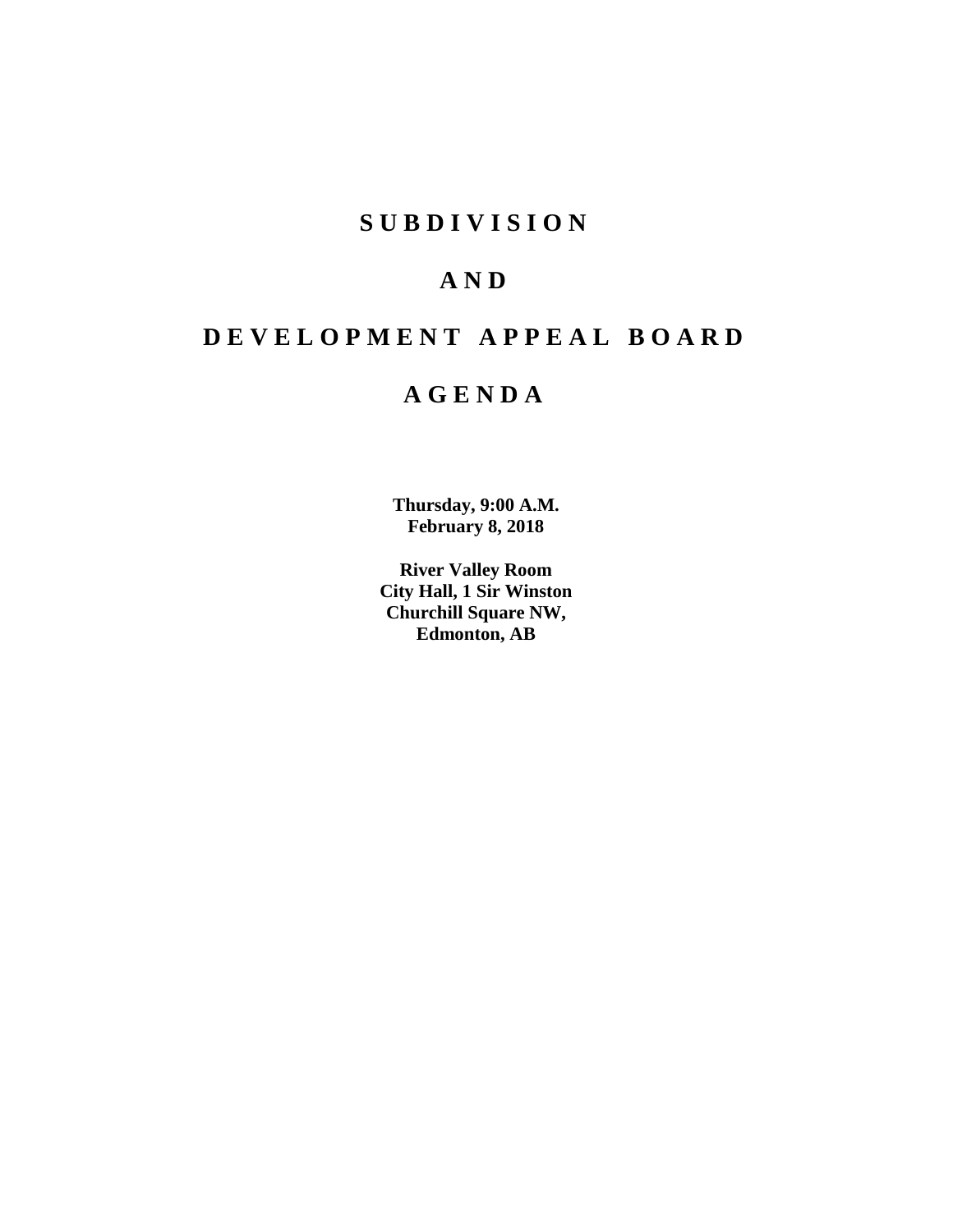# **SUBDIVISION AND DEVELOPMENT APPEAL BOARD RIVER VALLEY ROOM**

|              | 9:00 A.M.  | SDAB-D-18-021 |                                                                                                                                                                              |
|--------------|------------|---------------|------------------------------------------------------------------------------------------------------------------------------------------------------------------------------|
|              |            |               | To install one (1) Freestanding Off-premises<br>Sign $(3$ metres by 6.1 metres facing N/S)<br>(PATTISON - ARABIAN MUSLIM<br>ASSOCIATION).                                    |
|              |            |               | 15035 - 127 Street NW, 15035 - 127 Street NW,<br>15060 - 125 Street NW, 15030 - 125 Street NW<br>Project No.: 263830621-001                                                  |
|              |            |               |                                                                                                                                                                              |
| $\mathbf{I}$ | 10:30 A.M. | SDAB-D-18-022 |                                                                                                                                                                              |
|              |            | WITHDRAWN     | To install one (1) Freestanding Minor Digital<br>On-premises Off-premises Sign (1 digital panel)<br>3 metres by 6.1 metres facing NE) (PATTISON<br>- SHOPPES AT TERWILLEGAR) |
|              |            |               | 14319 - 23 Avenue NW, 14307 - 23 Avenue<br>NW, 14203 - 23 Avenue NW<br>Project No.: 263717286-001                                                                            |

*the authority under the Edmonton Zoning Bylaw 12800.*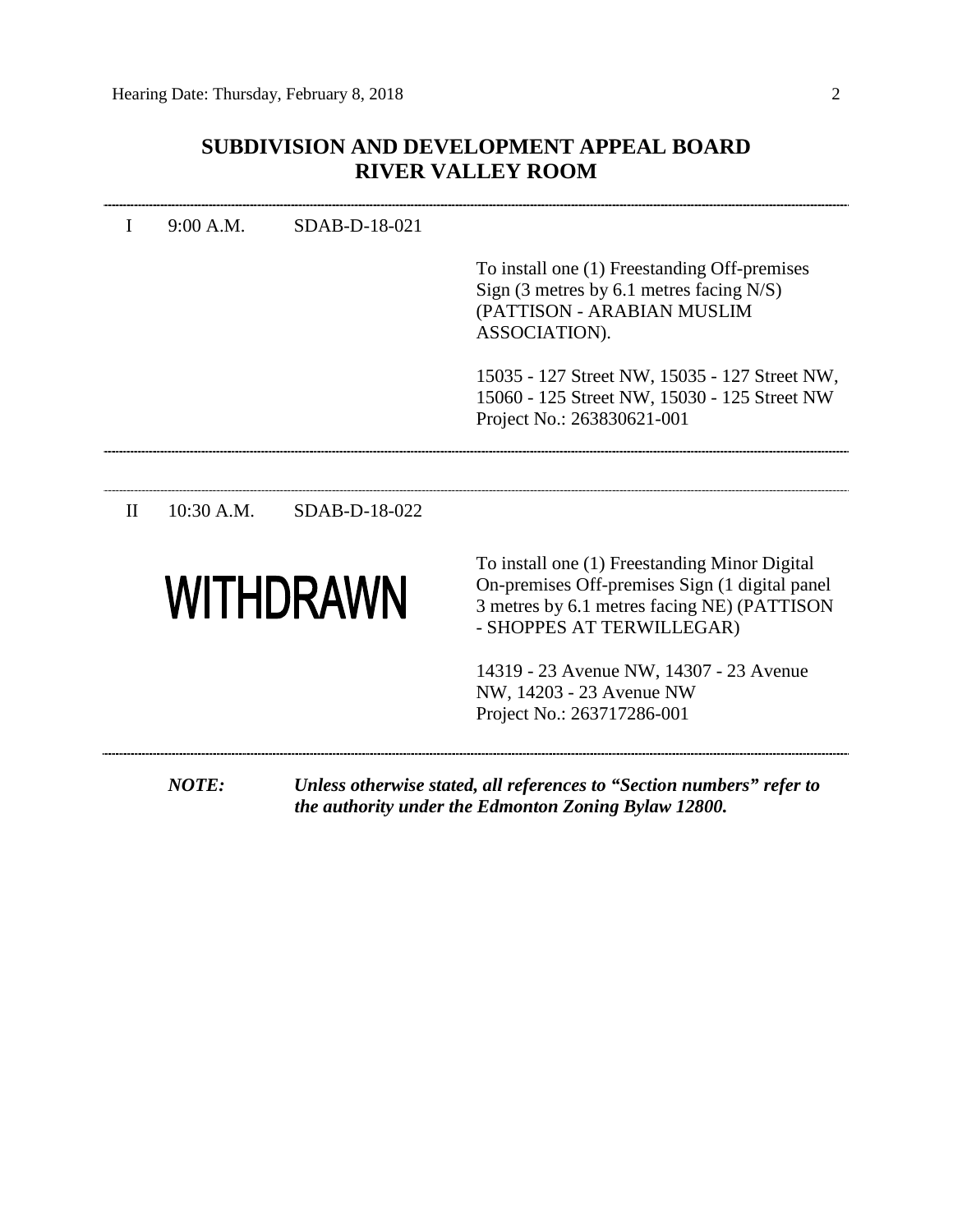| <b>ITEM I: 9:00 A.M.</b> |                                                        | FILE: SDAB-D-18-021                                                                                                                    |
|--------------------------|--------------------------------------------------------|----------------------------------------------------------------------------------------------------------------------------------------|
|                          | AN APPEAL FROM THE DECISION OF THE DEVELOPMENT OFFICER |                                                                                                                                        |
|                          | <b>APPELLANT:</b>                                      |                                                                                                                                        |
|                          | <b>APPLICATION NO.:</b>                                | 263830621-001                                                                                                                          |
|                          | <b>APPLICATION TO:</b>                                 | Install one (1) Freestanding Off-premises<br>Sign $(3$ metres by 6.1 metres facing N/S)<br>(PATTISON - ARABIAN MUSLIM<br>ASSOCIATION). |
|                          | <b>DECISION OF THE</b><br>DEVELOPMENT AUTHORITY:       | Refused                                                                                                                                |
|                          | <b>DECISION DATE:</b>                                  | December 11, 2017                                                                                                                      |
|                          | <b>DATE OF APPEAL:</b>                                 | December 20, 2017                                                                                                                      |
|                          | MUNICIPAL DESCRIPTION<br>OF SUBJECT PROPERTY:          | 15035 - 127 Street NW, 15035 - 127<br>Street NW, 15060 - 125 Street NW, 15030<br>- 125 Street NW                                       |
|                          | <b>LEGAL DESCRIPTION:</b>                              | Plan 8422077 Blk 62 Lot 3, Plan 8422077<br>Blk 62 Lot 4, Plan 8422077 Blk 62 Lot 5,<br>Plan 8422077 Blk 62 Lot 6                       |
|                          | ZONE:                                                  | <b>IB-Industrial Business Zone</b>                                                                                                     |
|                          | <b>OVERLAY:</b>                                        | N/A                                                                                                                                    |
|                          | STATUTORY PLAN:                                        | N/A                                                                                                                                    |
|                          |                                                        |                                                                                                                                        |

# *Grounds for Appeal*

The Appellant provided the following reasons for appealing the decision of the Development Authority:

- 1. Freestanding Off-premises Signs are a Discretionary Use in the IB Zone.
- 2. The Freestanding Off-premises structure in question has existed at 15035 127 Street going as far back as 2007. The most recent application is not to build a new structure, but to renew the existing one in the location where it was erroneously built, but has since remained for the past ten years. The current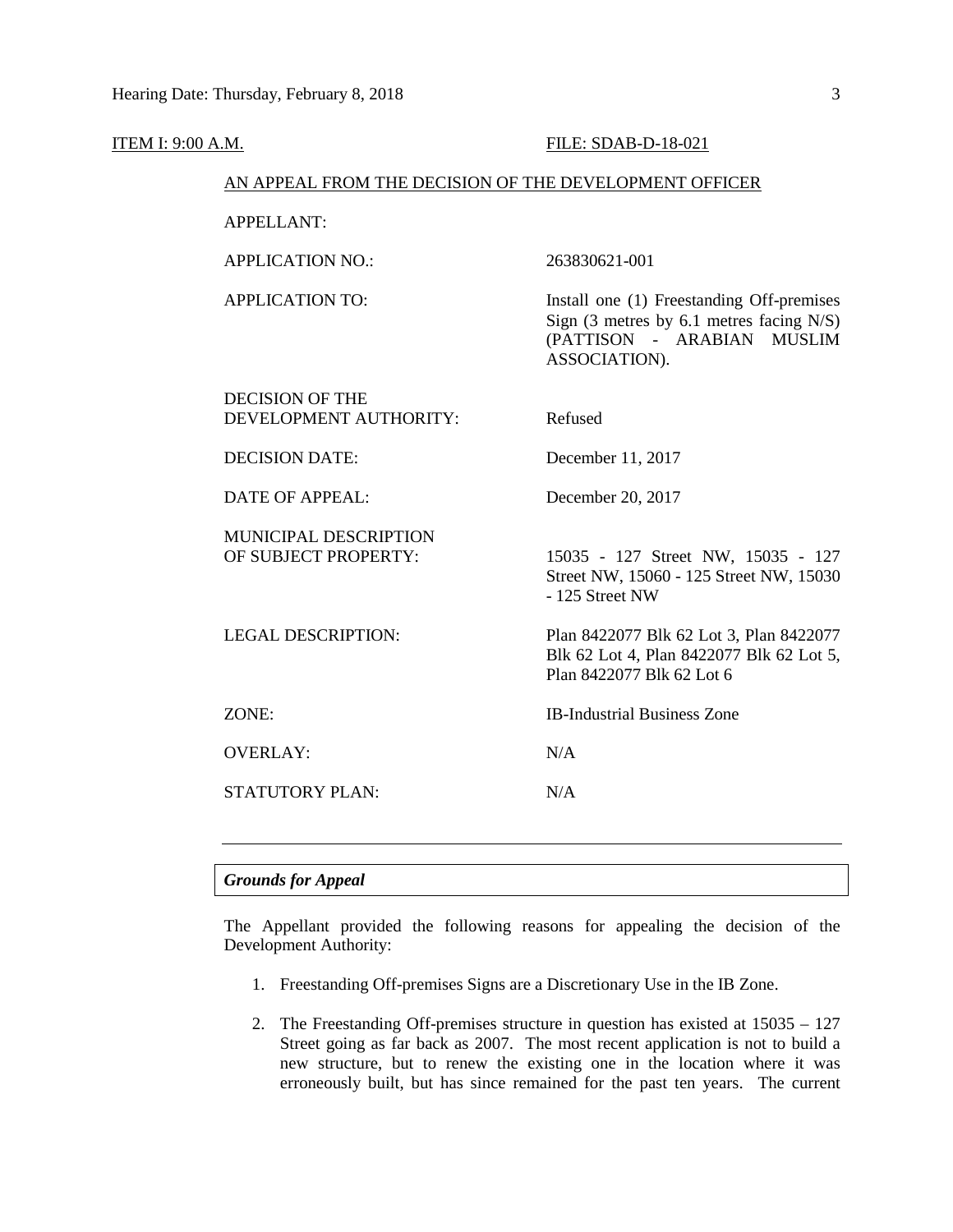structure has existed under the same conditions referenced in the refusal for this application.

- 3. To the extent any variance may be required, it is submitted that granting the same would be appropriate in the circumstances and that the proposed development would not unduly interfere with the amenities of the neighbourhood nor materially interfere with the use, enjoyment or value of neighbouring parcels of land.
- 4. Such further and other reasons as may be presented at the hearing of this appeal.

# *General Matters*

# **The Appellant requested the matter be heard on February 8, 2018.**

#### **Appeal Information:**

The *Municipal Government Act*, RSA 2000, c M-26 states the following:

# **Grounds for Appeal**

**685(1)** If a development authority

- (a) fails or refuses to issue a development permit to a person,
- (b) issues a development permit subject to conditions, or
- (c) issues an order under section 645,

the person applying for the permit or affected by the order under section 645 may appeal to the subdivision and development appeal board.

**(2)** In addition to an applicant under subsection (1), any person affected by an order, decision or development permit made or issued by a development authority may appeal to the subdivision and development appeal board.

#### **Appeals**

**686(1)** A development appeal to a subdivision and development appeal board is commenced by filing a notice of the appeal, containing reasons, with the board,

- (a) in the case of an appeal made by a person referred to in section 685(1)
	- (i) with respect to an application for a development permit,
		- (A) within 21 days after the date on which the decision is made under section 642, or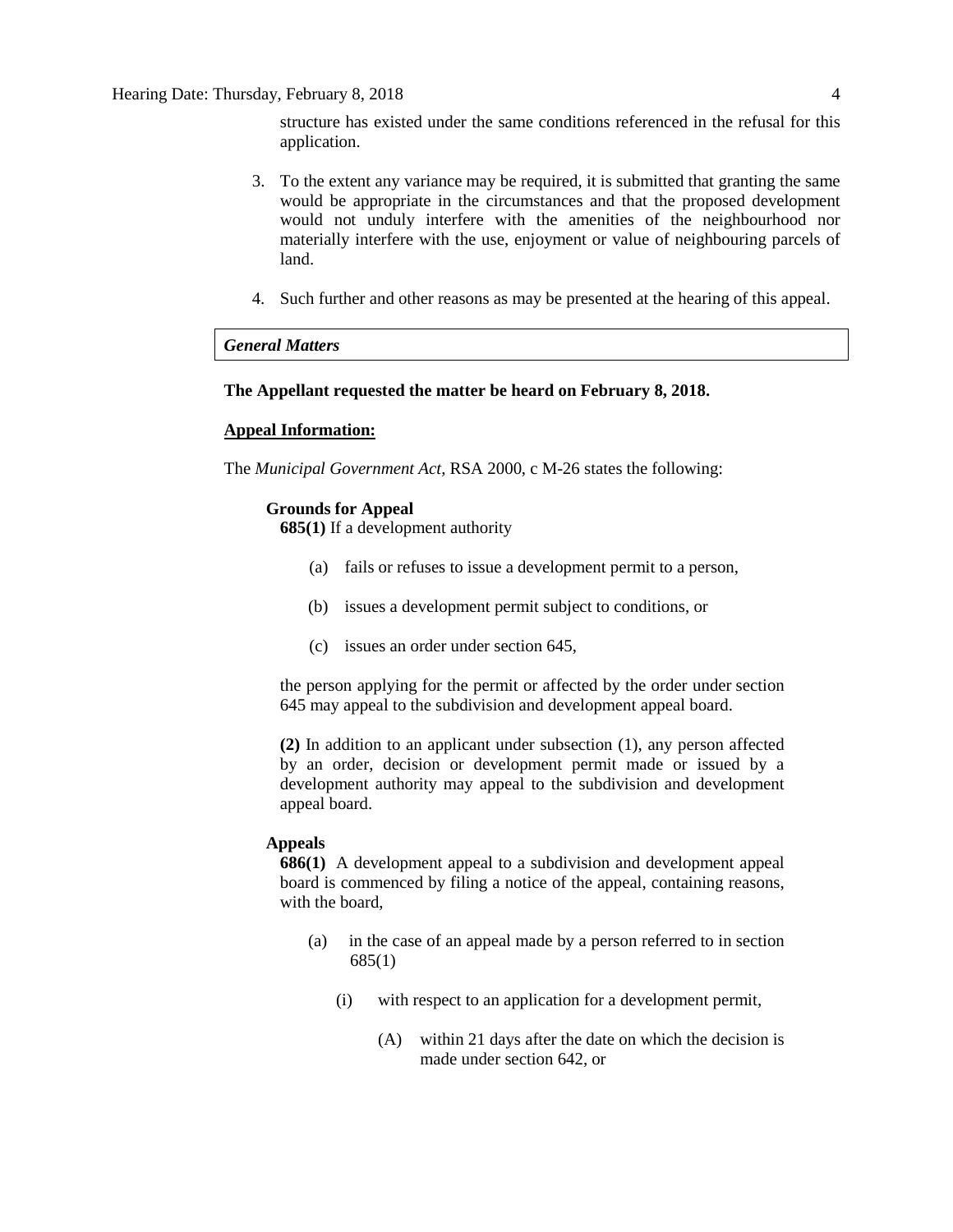- (B) if no decision is made with respect to the application within the 40-day period, or within any extension of that period under section 684, within 21 days after the date the period or extension expires,
- or
- (ii) with respect to an order under section 645, within 21 days after the date on which the order is made, or
- (b) in the case of an appeal made by a person referred to in section 685(2), within 21 days after the date on which the notice of the issuance of the permit was given in accordance with the land use bylaw.

#### **Hearing and Decision**

**687(3)** In determining an appeal, the subdivision and development appeal board

…

- (a.1) must comply with the land use policies;
- (a.2) subject to section 638, must comply with any applicable statutory plans;
- (a.3) subject to clause (d), must comply with any land use bylaw in effect;

…

- (c) may confirm, revoke or vary the order, decision or development permit or any condition attached to any of them or make or substitute an order, decision or permit of its own;
- (d) may make an order or decision or issue or confirm the issue of a development permit even though the proposed development does not comply with the land use bylaw if, in its opinion,
	- (i) the proposed development would not
		- (A) unduly interfere with the amenities of the neighbourhood, or
		- (B) materially interfere with or affect the use, enjoyment or value of neighbouring parcels of land,

and

(ii) the proposed development conforms with the use prescribed for that land or building in the land use bylaw.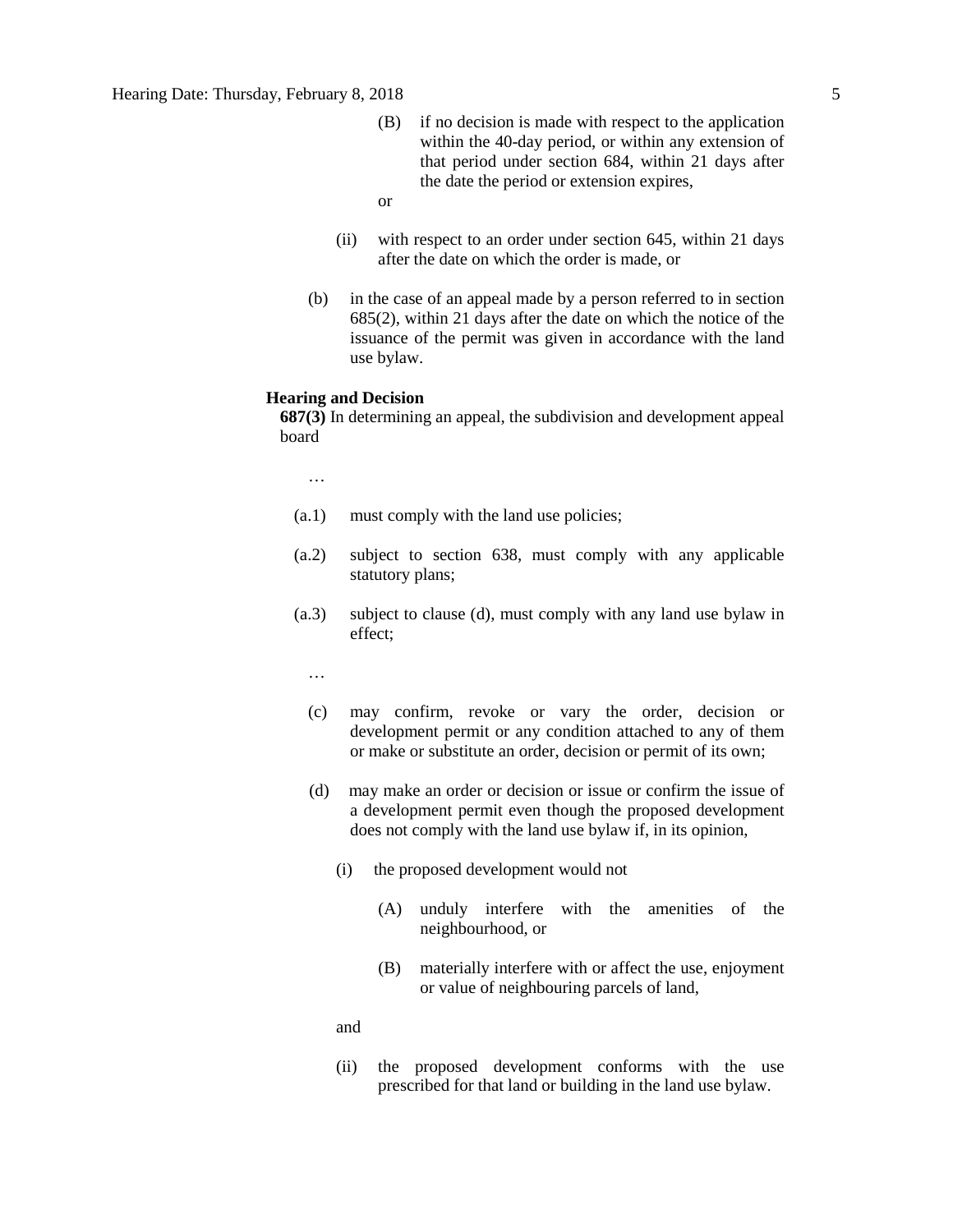#### **General Provisions from the** *Edmonton Zoning Bylaw:*

Under section 400.3(40), **Freestanding Off-premises Signs** is a **Discretionary Use** in the **(IB) Industrial Business Zone**.

Under section 7.9(3), **Freestanding Off-premises Signs** means:

any Sign supported independent of a building, displaying Copy that directs attention to a business, activity, product, service or entertainment that cannot be considered as the principal products sold nor a principal business, activity, entertainment or service provided on the premises or Site where the Sign is displayed.

Under section 6.2(8), **Freestanding Signs** means:

any On-premises or Off-premises Sign supported independently of a building. The Sign may take the form of single or multiple icons, product or corporate symbol, may involve a three dimensional or volumetric representation, may have single or multiple faces and may or may not be permanently fixed to the ground.



Section 400.4(6) states "Signs shall comply with the regulations found in Schedule 59F."

# Section 400.1 states that the **General Purpose** of the **(IB) Industrial Business Zone** is:

to provide for industrial businesses that carry out their operations such that no nuisance is created or apparent outside an enclosed building and such that the Zone is compatible with any adjacent non-industrial Zone, and to accommodate limited, compatible non-industrial businesses. This Zone should normally be located on the periphery of industrial areas and adjacent to arterial or major collector roadways.

# *Adverse Impact*

Section 59.2(6) states for all Sign Applications, the Development Officer shall have regard for the scale and architectural character of the building and the land use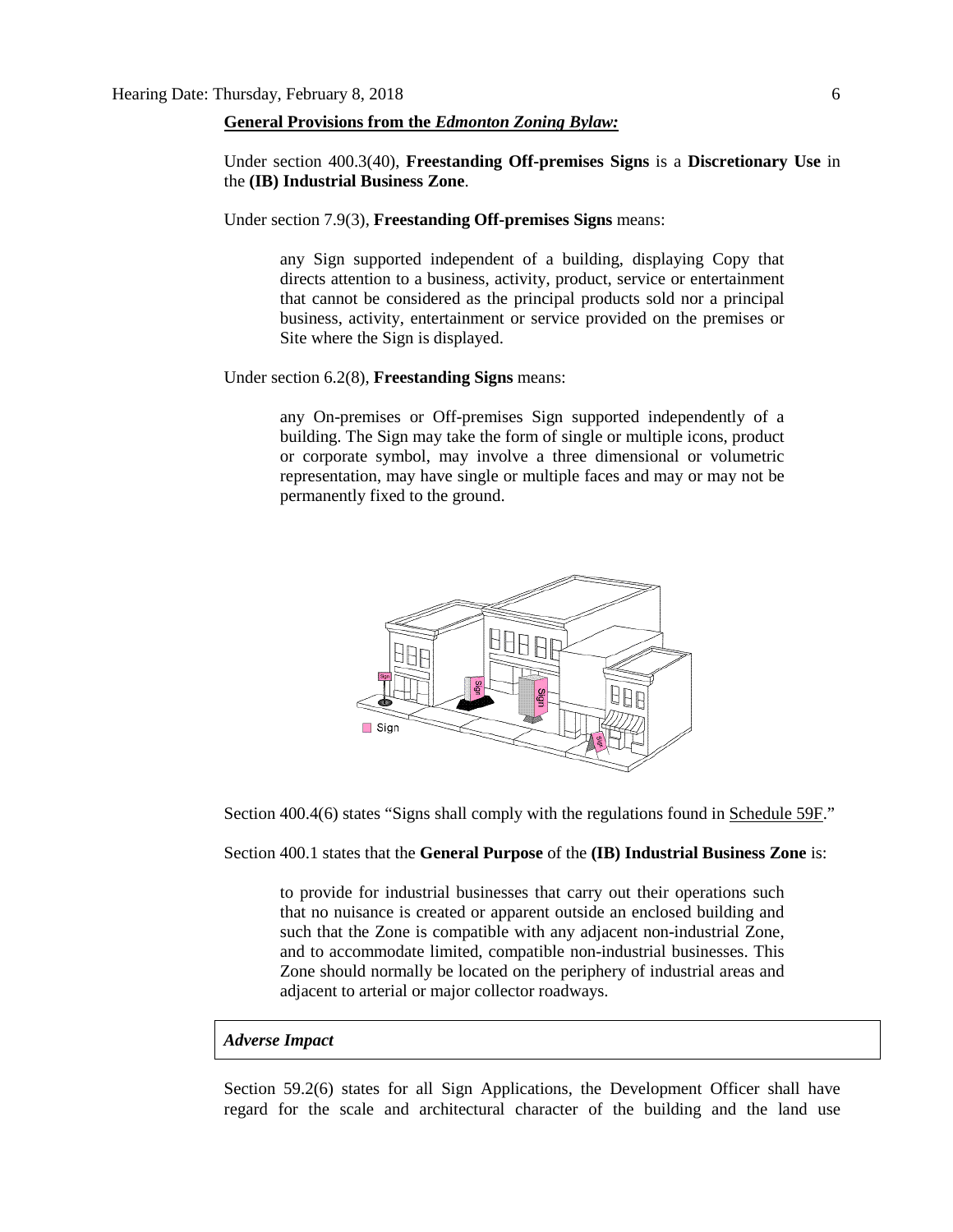characteristics of surrounding development. The Development Officer shall refuse any Sign Application that may adversely impact the amenities or character of the Zone.

#### **Development Officer's Determination**

The proposed sign is located approximately 46m from the (RSL) Residential Small Lot Zone to the west. The proximity of the sign will adversely impact the residents of these properties.

# *Setback*

Schedule 59F.3(2)(f) states:

Freestanding Off-premises Signs shall be subject to the following regulations:

f.no part of any Freestanding Off-premises Sign shall be located within any Setback.

Section 400.4(3) states:

A minimum Setback of 6.0 metres shall be required where any lot line of a Site abuts a public roadway, other than a Lane, or abuts the property line of a Site zoned residential.

Under section 6.1(97), **Setback** means "the distance that a development or a specified portion of it, must be set back from a property line. A Setback is not a Yard, Amenity Space, or Separation Space."

# **Development Officer's Determination**

2) Section 59F.3(2)(e): no part of any Freestanding Off-premises Sign shall be located within any Setback.

Required Setback in IB Zone: 6.0m (Section 400.4(3)). Proposed Setback: 3.0m Deficient by: 3.0m

# *Schedule 59F Sign Regulations*

**Schedule 59F.3(2)** states Freestanding Off-premises Signs shall be subject to the following regulations:

- a. Off-premises Signs are prohibited in the civic centre area bounded by 105 Avenue to the north, the North Saskatchewan River Valley to the south, 97 Street to the east, and 100 Street to the west;
- b. Freestanding Off-premises Sign permits may be approved for a period of up to five years;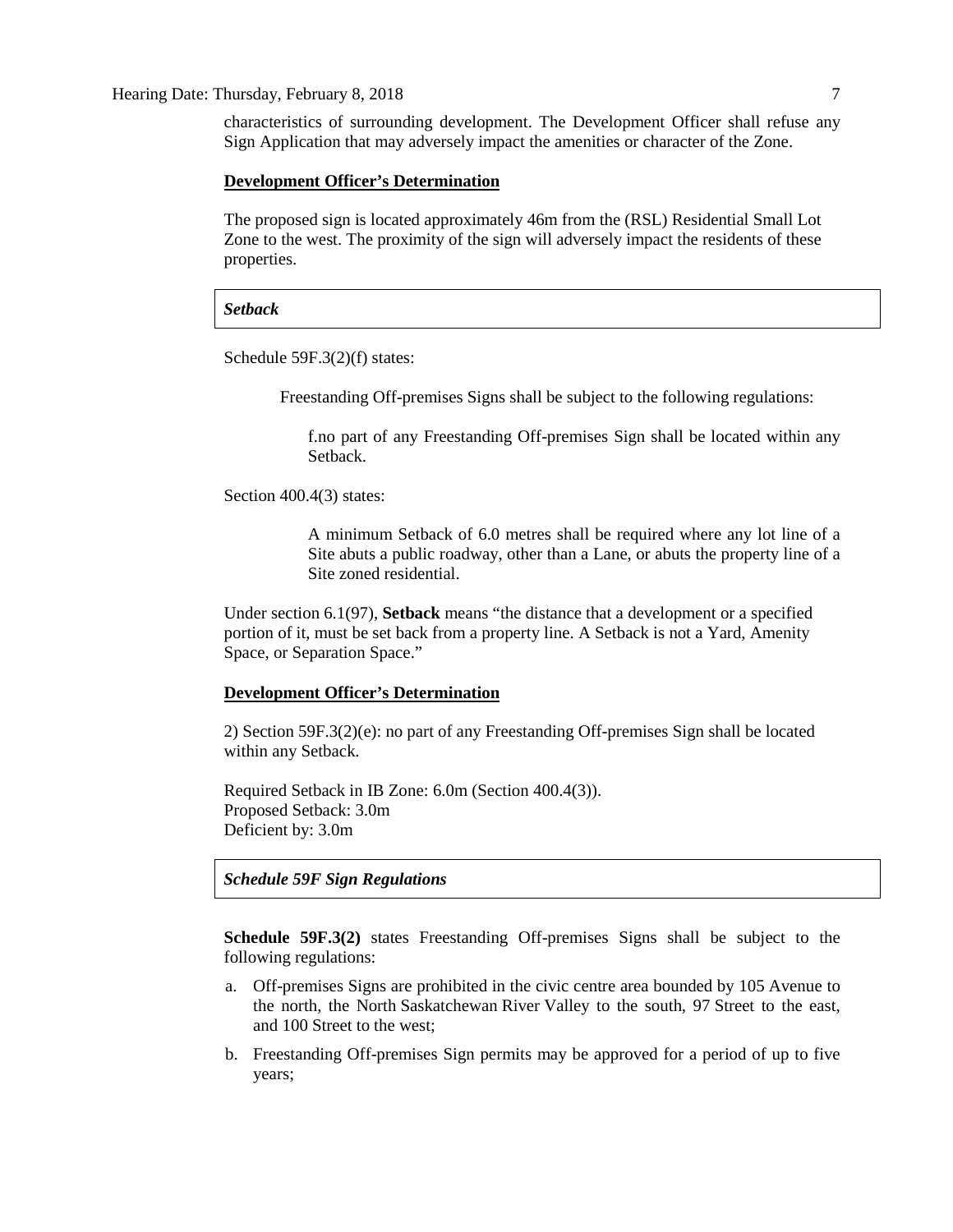- c. all proposed Freestanding Off-premises Sign locations shall be reviewed in context with the surrounding development, such as (but not limited to): the architectural theme of the area; any historic designations; the requirements of any Statutory Plan; any streetscape improvements; and proximity to residential development. The Development Officer may require revisions to the application to mitigate the impact of a proposed Freestanding Off-premises Sign or may refuse a permit adversely impacts the built environment;
- d. the maximum Height of any Freestanding Off-premises Sign shall be [8.0](javascript:void(0);) metres;
- e. the maximum Area of any Freestanding Off-premises Sign shall be 65 [square](javascript:void(0);) metres;
- f. no part of any Freestanding Off-premises Sign shall be located within any Setback;
- g. proposed Sign locations shall be separated from Digital Signs greater than [8.0 square](javascript:void(0);) metres or Off-premises Signs as follows:

| Proposed Sign Area                   | Minimum separation distance from<br>Digital Signs greater than $8.0 \text{ m}^2$ or<br>other Off-premises Sign |
|--------------------------------------|----------------------------------------------------------------------------------------------------------------|
| less than 20 square metres           | 100 metres                                                                                                     |
| 20 square metres to 40 square metres | 200 metres                                                                                                     |
| Greater than 40 square metres        | 300 metres                                                                                                     |

The separation shall be applied from the larger Off-premises Sign or Digital Sign location.

- h. Freestanding Off-premises Signs may be illuminated; and
- i. An application for the renewal of a Sign with a lawful permit existing at the time of the passage of this Bylaw will not be refused for the sole reason that it does not comply with development regulations of this Bylaw.

# Notice to Applicant/Appellant

Provincial legislation requires that the Subdivision and Development Appeal Board issue its official decision in writing within fifteen days of the conclusion of the hearing. Bylaw No. 11136 requires that a verbal announcement of the Board's decision shall be made at the conclusion of the hearing of an appeal, but the verbal decision is not final nor binding on the Board until the decision has been given in writing in accordance with the *Municipal Government Act*.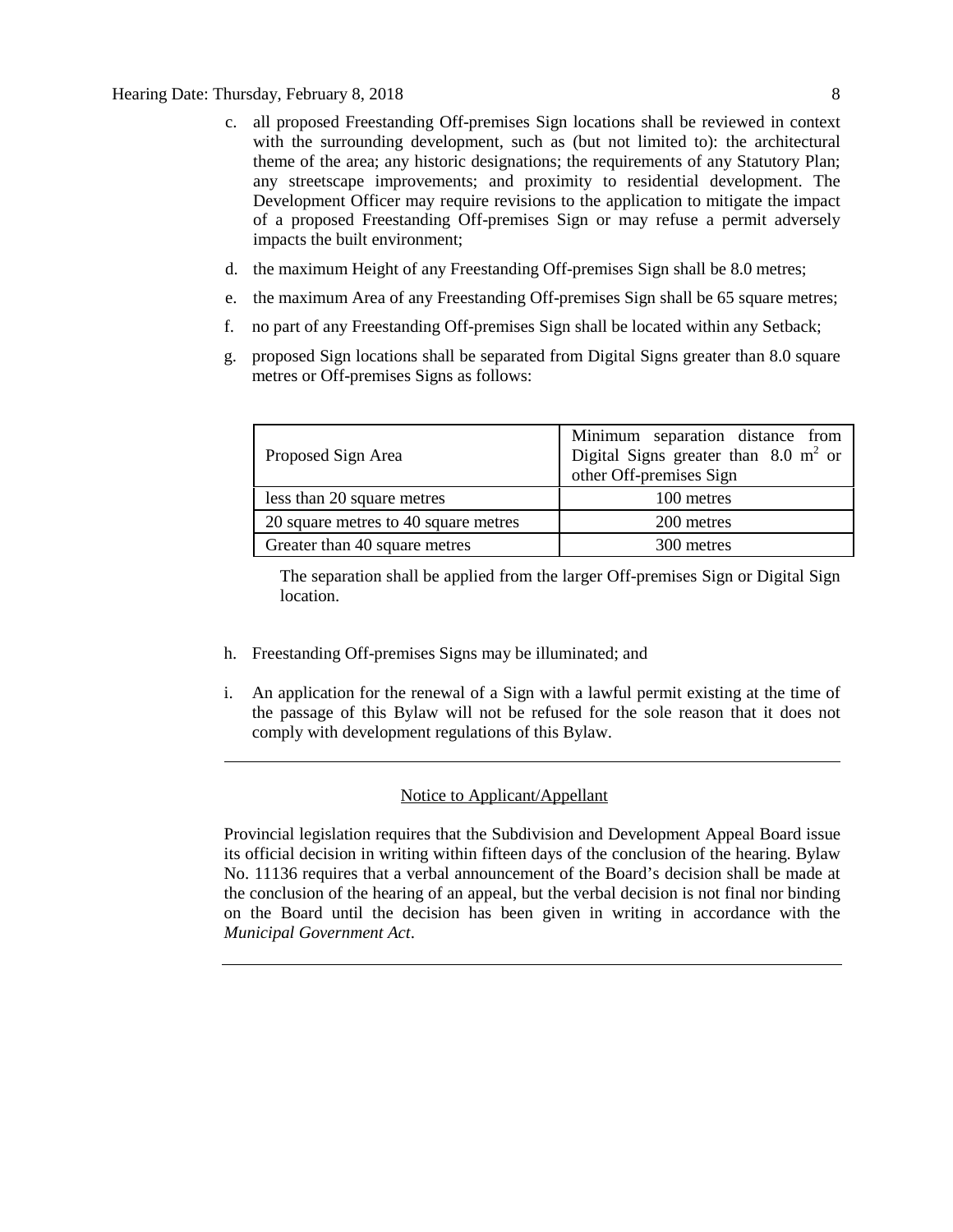| Page:<br><b>Application for</b><br><b>Sign Combo Permit</b><br>This document is a Development Permit Decision for the development application described below.<br>Property Address(es) and Legal Description(s)<br>15035 - 127 STREET NW<br>Plan 8422077 Blk 62 Lot 3<br>15035 - 127 STREET NW<br>Plan 8422077 Blk 62 Lot 4<br>15060 - 125 STREET NW<br>Plan 8422077 Blk 62 Lot 5<br>15030 - 125 STREET NW<br>Plan 8422077 Blk 62 Lot 6<br>To install (1) Freestanding Off-premises Sign (3m x 6.1m facing N/S) (PATTISON - ARABIAN MUSLIM ASSOCIATION).<br>Class of Permit:<br>ASA Sticker No./Name of Engineer:<br>Construction Value: 10000<br>Expiry Date:<br>Freestanding Off-premises Sign: 1<br>Fascia Off-premises Sign: 0<br>Fascia On-premises Sign: 0<br>Freestanding On-premises Sign: 0<br>Roof Off-premises Sign: 0<br>Projecting Off-premises Sign: 0<br>Roof On-premises Sign: 0<br>Projecting On-premises Sign: 0<br>Minor Digital On-premises Sign: 0<br>Replacement Panel on Existing Sign: 0<br>Minor Digital Off-premises Sign: 0<br>Comprehensive Sign Design: 0<br>Minor Digital On/Off-premises Sign: 0<br>Major Digital Sign: 0<br>I/We certify that the above noted details are correct.<br>Applicant signature:<br>Refused<br>THIS IS NOT A PERMIT | <b>mönton</b>                           | Project Number: 263830621-001<br>Application Date:<br>OCT 03, 2017<br>Printed:<br>December 20, 2017 at 10:16 AM |
|-------------------------------------------------------------------------------------------------------------------------------------------------------------------------------------------------------------------------------------------------------------------------------------------------------------------------------------------------------------------------------------------------------------------------------------------------------------------------------------------------------------------------------------------------------------------------------------------------------------------------------------------------------------------------------------------------------------------------------------------------------------------------------------------------------------------------------------------------------------------------------------------------------------------------------------------------------------------------------------------------------------------------------------------------------------------------------------------------------------------------------------------------------------------------------------------------------------------------------------------------------------------------------|-----------------------------------------|-----------------------------------------------------------------------------------------------------------------|
|                                                                                                                                                                                                                                                                                                                                                                                                                                                                                                                                                                                                                                                                                                                                                                                                                                                                                                                                                                                                                                                                                                                                                                                                                                                                               |                                         | $1$ of $2$                                                                                                      |
|                                                                                                                                                                                                                                                                                                                                                                                                                                                                                                                                                                                                                                                                                                                                                                                                                                                                                                                                                                                                                                                                                                                                                                                                                                                                               |                                         |                                                                                                                 |
|                                                                                                                                                                                                                                                                                                                                                                                                                                                                                                                                                                                                                                                                                                                                                                                                                                                                                                                                                                                                                                                                                                                                                                                                                                                                               |                                         |                                                                                                                 |
|                                                                                                                                                                                                                                                                                                                                                                                                                                                                                                                                                                                                                                                                                                                                                                                                                                                                                                                                                                                                                                                                                                                                                                                                                                                                               |                                         |                                                                                                                 |
|                                                                                                                                                                                                                                                                                                                                                                                                                                                                                                                                                                                                                                                                                                                                                                                                                                                                                                                                                                                                                                                                                                                                                                                                                                                                               | Applicant                               |                                                                                                                 |
|                                                                                                                                                                                                                                                                                                                                                                                                                                                                                                                                                                                                                                                                                                                                                                                                                                                                                                                                                                                                                                                                                                                                                                                                                                                                               |                                         |                                                                                                                 |
|                                                                                                                                                                                                                                                                                                                                                                                                                                                                                                                                                                                                                                                                                                                                                                                                                                                                                                                                                                                                                                                                                                                                                                                                                                                                               |                                         |                                                                                                                 |
|                                                                                                                                                                                                                                                                                                                                                                                                                                                                                                                                                                                                                                                                                                                                                                                                                                                                                                                                                                                                                                                                                                                                                                                                                                                                               |                                         |                                                                                                                 |
|                                                                                                                                                                                                                                                                                                                                                                                                                                                                                                                                                                                                                                                                                                                                                                                                                                                                                                                                                                                                                                                                                                                                                                                                                                                                               |                                         |                                                                                                                 |
|                                                                                                                                                                                                                                                                                                                                                                                                                                                                                                                                                                                                                                                                                                                                                                                                                                                                                                                                                                                                                                                                                                                                                                                                                                                                               |                                         |                                                                                                                 |
|                                                                                                                                                                                                                                                                                                                                                                                                                                                                                                                                                                                                                                                                                                                                                                                                                                                                                                                                                                                                                                                                                                                                                                                                                                                                               |                                         |                                                                                                                 |
|                                                                                                                                                                                                                                                                                                                                                                                                                                                                                                                                                                                                                                                                                                                                                                                                                                                                                                                                                                                                                                                                                                                                                                                                                                                                               |                                         |                                                                                                                 |
|                                                                                                                                                                                                                                                                                                                                                                                                                                                                                                                                                                                                                                                                                                                                                                                                                                                                                                                                                                                                                                                                                                                                                                                                                                                                               |                                         |                                                                                                                 |
|                                                                                                                                                                                                                                                                                                                                                                                                                                                                                                                                                                                                                                                                                                                                                                                                                                                                                                                                                                                                                                                                                                                                                                                                                                                                               | <b>Scope of Application</b>             |                                                                                                                 |
|                                                                                                                                                                                                                                                                                                                                                                                                                                                                                                                                                                                                                                                                                                                                                                                                                                                                                                                                                                                                                                                                                                                                                                                                                                                                               |                                         |                                                                                                                 |
|                                                                                                                                                                                                                                                                                                                                                                                                                                                                                                                                                                                                                                                                                                                                                                                                                                                                                                                                                                                                                                                                                                                                                                                                                                                                               | <b>Permit Details</b>                   |                                                                                                                 |
|                                                                                                                                                                                                                                                                                                                                                                                                                                                                                                                                                                                                                                                                                                                                                                                                                                                                                                                                                                                                                                                                                                                                                                                                                                                                               |                                         |                                                                                                                 |
|                                                                                                                                                                                                                                                                                                                                                                                                                                                                                                                                                                                                                                                                                                                                                                                                                                                                                                                                                                                                                                                                                                                                                                                                                                                                               |                                         |                                                                                                                 |
|                                                                                                                                                                                                                                                                                                                                                                                                                                                                                                                                                                                                                                                                                                                                                                                                                                                                                                                                                                                                                                                                                                                                                                                                                                                                               |                                         |                                                                                                                 |
|                                                                                                                                                                                                                                                                                                                                                                                                                                                                                                                                                                                                                                                                                                                                                                                                                                                                                                                                                                                                                                                                                                                                                                                                                                                                               |                                         |                                                                                                                 |
|                                                                                                                                                                                                                                                                                                                                                                                                                                                                                                                                                                                                                                                                                                                                                                                                                                                                                                                                                                                                                                                                                                                                                                                                                                                                               |                                         |                                                                                                                 |
|                                                                                                                                                                                                                                                                                                                                                                                                                                                                                                                                                                                                                                                                                                                                                                                                                                                                                                                                                                                                                                                                                                                                                                                                                                                                               |                                         |                                                                                                                 |
|                                                                                                                                                                                                                                                                                                                                                                                                                                                                                                                                                                                                                                                                                                                                                                                                                                                                                                                                                                                                                                                                                                                                                                                                                                                                               |                                         |                                                                                                                 |
|                                                                                                                                                                                                                                                                                                                                                                                                                                                                                                                                                                                                                                                                                                                                                                                                                                                                                                                                                                                                                                                                                                                                                                                                                                                                               |                                         |                                                                                                                 |
|                                                                                                                                                                                                                                                                                                                                                                                                                                                                                                                                                                                                                                                                                                                                                                                                                                                                                                                                                                                                                                                                                                                                                                                                                                                                               |                                         |                                                                                                                 |
|                                                                                                                                                                                                                                                                                                                                                                                                                                                                                                                                                                                                                                                                                                                                                                                                                                                                                                                                                                                                                                                                                                                                                                                                                                                                               |                                         |                                                                                                                 |
|                                                                                                                                                                                                                                                                                                                                                                                                                                                                                                                                                                                                                                                                                                                                                                                                                                                                                                                                                                                                                                                                                                                                                                                                                                                                               |                                         |                                                                                                                 |
|                                                                                                                                                                                                                                                                                                                                                                                                                                                                                                                                                                                                                                                                                                                                                                                                                                                                                                                                                                                                                                                                                                                                                                                                                                                                               |                                         |                                                                                                                 |
|                                                                                                                                                                                                                                                                                                                                                                                                                                                                                                                                                                                                                                                                                                                                                                                                                                                                                                                                                                                                                                                                                                                                                                                                                                                                               | <b>Development Application Decision</b> |                                                                                                                 |
|                                                                                                                                                                                                                                                                                                                                                                                                                                                                                                                                                                                                                                                                                                                                                                                                                                                                                                                                                                                                                                                                                                                                                                                                                                                                               |                                         |                                                                                                                 |
|                                                                                                                                                                                                                                                                                                                                                                                                                                                                                                                                                                                                                                                                                                                                                                                                                                                                                                                                                                                                                                                                                                                                                                                                                                                                               |                                         |                                                                                                                 |
|                                                                                                                                                                                                                                                                                                                                                                                                                                                                                                                                                                                                                                                                                                                                                                                                                                                                                                                                                                                                                                                                                                                                                                                                                                                                               |                                         |                                                                                                                 |
|                                                                                                                                                                                                                                                                                                                                                                                                                                                                                                                                                                                                                                                                                                                                                                                                                                                                                                                                                                                                                                                                                                                                                                                                                                                                               |                                         |                                                                                                                 |
|                                                                                                                                                                                                                                                                                                                                                                                                                                                                                                                                                                                                                                                                                                                                                                                                                                                                                                                                                                                                                                                                                                                                                                                                                                                                               |                                         |                                                                                                                 |
|                                                                                                                                                                                                                                                                                                                                                                                                                                                                                                                                                                                                                                                                                                                                                                                                                                                                                                                                                                                                                                                                                                                                                                                                                                                                               |                                         |                                                                                                                 |
|                                                                                                                                                                                                                                                                                                                                                                                                                                                                                                                                                                                                                                                                                                                                                                                                                                                                                                                                                                                                                                                                                                                                                                                                                                                                               |                                         |                                                                                                                 |
|                                                                                                                                                                                                                                                                                                                                                                                                                                                                                                                                                                                                                                                                                                                                                                                                                                                                                                                                                                                                                                                                                                                                                                                                                                                                               |                                         |                                                                                                                 |
|                                                                                                                                                                                                                                                                                                                                                                                                                                                                                                                                                                                                                                                                                                                                                                                                                                                                                                                                                                                                                                                                                                                                                                                                                                                                               |                                         |                                                                                                                 |
|                                                                                                                                                                                                                                                                                                                                                                                                                                                                                                                                                                                                                                                                                                                                                                                                                                                                                                                                                                                                                                                                                                                                                                                                                                                                               |                                         |                                                                                                                 |
|                                                                                                                                                                                                                                                                                                                                                                                                                                                                                                                                                                                                                                                                                                                                                                                                                                                                                                                                                                                                                                                                                                                                                                                                                                                                               |                                         |                                                                                                                 |
|                                                                                                                                                                                                                                                                                                                                                                                                                                                                                                                                                                                                                                                                                                                                                                                                                                                                                                                                                                                                                                                                                                                                                                                                                                                                               |                                         |                                                                                                                 |
|                                                                                                                                                                                                                                                                                                                                                                                                                                                                                                                                                                                                                                                                                                                                                                                                                                                                                                                                                                                                                                                                                                                                                                                                                                                                               |                                         |                                                                                                                 |
|                                                                                                                                                                                                                                                                                                                                                                                                                                                                                                                                                                                                                                                                                                                                                                                                                                                                                                                                                                                                                                                                                                                                                                                                                                                                               |                                         |                                                                                                                 |
|                                                                                                                                                                                                                                                                                                                                                                                                                                                                                                                                                                                                                                                                                                                                                                                                                                                                                                                                                                                                                                                                                                                                                                                                                                                                               |                                         |                                                                                                                 |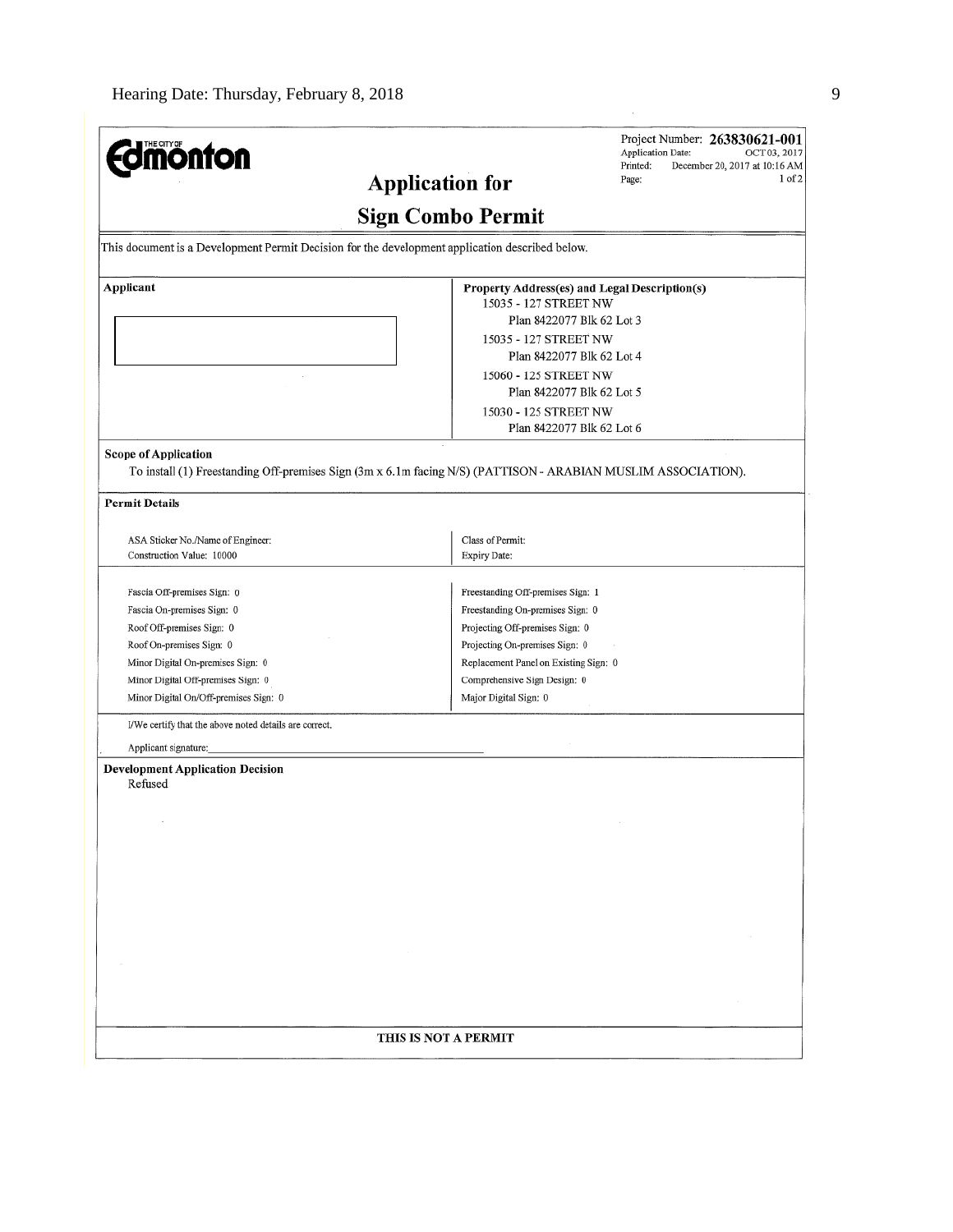| THE CITY OF<br><b>ionton</b>                                                                                                                                                                                                                                                                                                                                                   |                                | <b>Application for</b>                 |                  | Application Date:<br>Printed:<br>Page: | Project Number: 263830621-001<br>OCT 03, 2017<br>December 20, 2017 at 10:16 AM<br>$2$ of $2$ |
|--------------------------------------------------------------------------------------------------------------------------------------------------------------------------------------------------------------------------------------------------------------------------------------------------------------------------------------------------------------------------------|--------------------------------|----------------------------------------|------------------|----------------------------------------|----------------------------------------------------------------------------------------------|
|                                                                                                                                                                                                                                                                                                                                                                                |                                | <b>Sign Combo Permit</b>               |                  |                                        |                                                                                              |
| <b>Reason for Refusal</b><br>1) Section 59.2(6): For all Sign Applications, the Development Officer shall have regard for the scale and architectural character<br>of the building and the land use characteristics of surrounding development. The Development Officer shall refuse any Sign<br>Application that may adversely impact the amenities or character of the Zone. |                                |                                        |                  |                                        |                                                                                              |
| The proposed sign is located approximately 46m from the (RSL) Residential Small Lot Zone to the west. The proximity of the sign<br>will adversely impact the residents of these properties.                                                                                                                                                                                    |                                |                                        |                  |                                        |                                                                                              |
| 2) Section 59F.3(2)(e): no part of any Freestanding Off-premises Sign shall be located within any Setback.                                                                                                                                                                                                                                                                     |                                |                                        |                  |                                        |                                                                                              |
| Required Setback in IB Zone: 6.0m (Section 400.4(3)).<br>Proposed Setback: 3.0m<br>Deficient by: 3.0m                                                                                                                                                                                                                                                                          |                                |                                        |                  |                                        |                                                                                              |
| <b>Rights of Appeal</b><br>The Applicant has the right of appeal within 14 days of receiving notice of the Development Application Decision, as outlined in<br>Chapter 24, Section 683 through 689 of the Municipal Government Amendment Act.                                                                                                                                  |                                |                                        |                  |                                        |                                                                                              |
| Issue Date: Dec 11, 2017                                                                                                                                                                                                                                                                                                                                                       |                                | Development Authority: NOORMAN, BRENDA |                  | Signature:                             |                                                                                              |
| Fees                                                                                                                                                                                                                                                                                                                                                                           | <b>Fee Amount</b>              | <b>Amount Paid</b>                     | <b>Receipt</b> # | <b>Date Paid</b>                       |                                                                                              |
|                                                                                                                                                                                                                                                                                                                                                                                |                                |                                        |                  |                                        |                                                                                              |
| Sign Development Application Fee<br>Sign Building Permit Fee<br>Safety Codes Fee                                                                                                                                                                                                                                                                                               | \$272.00<br>\$152.00<br>\$6.08 | \$272.00                               | 04506209         | Oct 05, 2017                           |                                                                                              |
| Total GST Amount:<br>Totals for Permit:<br>$($158.08$ outstanding)                                                                                                                                                                                                                                                                                                             | \$0.00<br>\$430.08             | \$272.00                               |                  |                                        |                                                                                              |
|                                                                                                                                                                                                                                                                                                                                                                                |                                |                                        |                  |                                        |                                                                                              |
|                                                                                                                                                                                                                                                                                                                                                                                |                                |                                        |                  |                                        |                                                                                              |
|                                                                                                                                                                                                                                                                                                                                                                                |                                |                                        |                  |                                        |                                                                                              |
|                                                                                                                                                                                                                                                                                                                                                                                |                                |                                        |                  |                                        |                                                                                              |
|                                                                                                                                                                                                                                                                                                                                                                                |                                |                                        |                  |                                        |                                                                                              |
|                                                                                                                                                                                                                                                                                                                                                                                |                                |                                        |                  |                                        |                                                                                              |
|                                                                                                                                                                                                                                                                                                                                                                                |                                |                                        |                  |                                        |                                                                                              |
|                                                                                                                                                                                                                                                                                                                                                                                |                                |                                        |                  |                                        |                                                                                              |
|                                                                                                                                                                                                                                                                                                                                                                                |                                |                                        |                  |                                        |                                                                                              |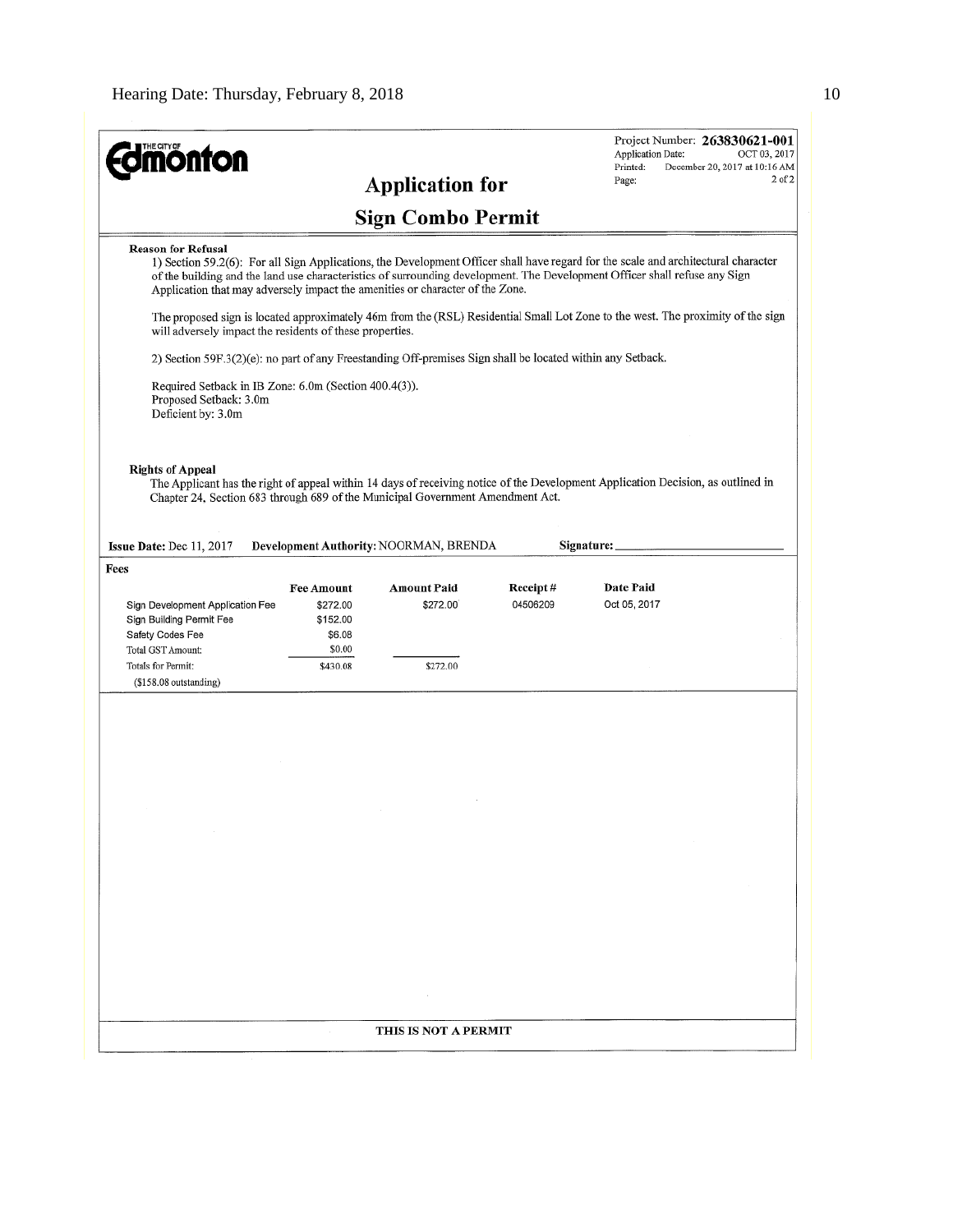

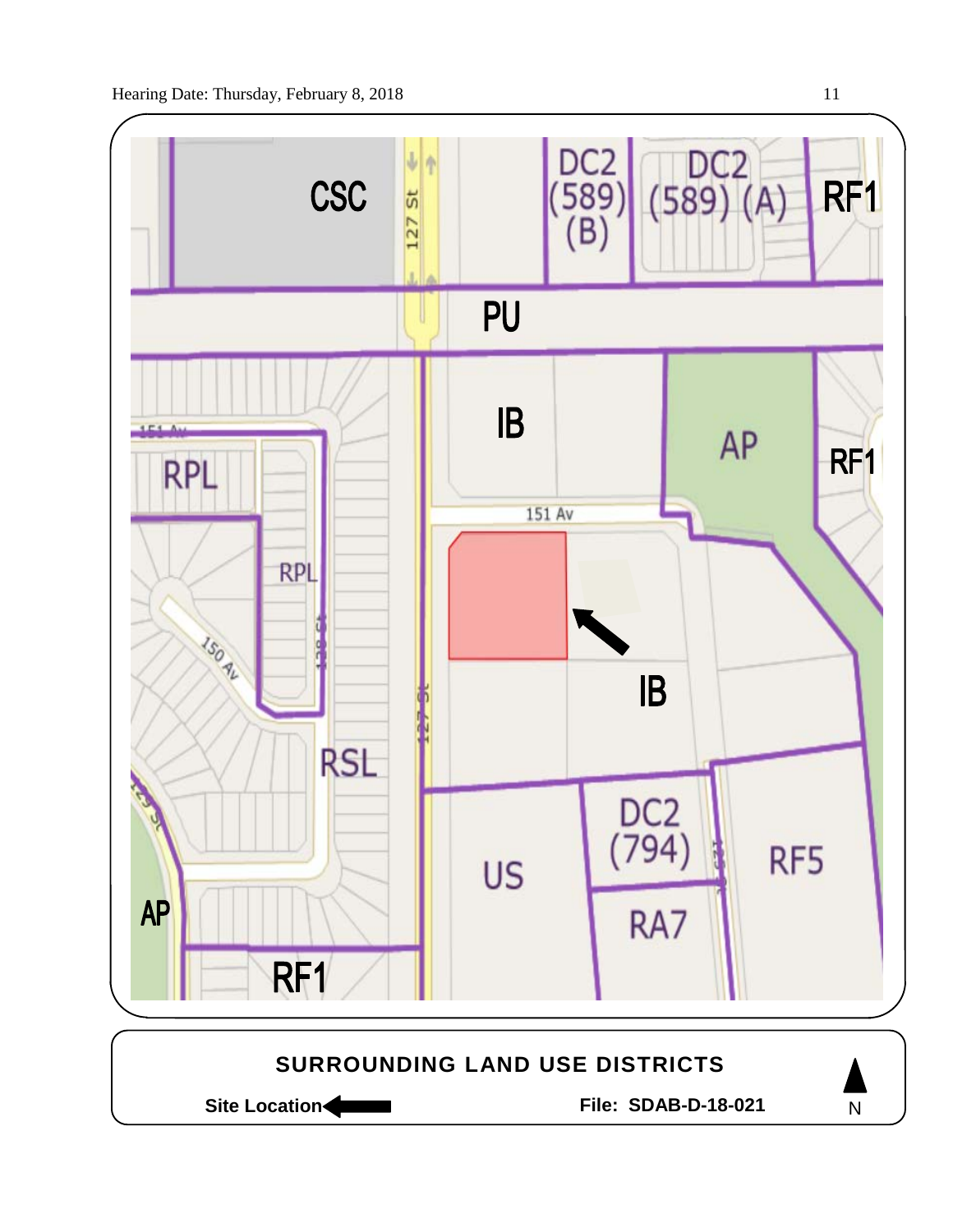#### AN APPEAL FROM THE DECISION OF THE DEVELOPMENT OFFICER

APPELLANT:

APPLICATION NO.: 263717286-001

DECISION OF THE DEVELOPMENT AUTHORITY: **FILOPED** 

DECISION DATE: December 12, 2017

DATE OF APPEAL: December 22, 2017

MUNICIPAL DESCRIPTION

APPLICATION TO: Install one (1) Freestanding Minor Digital On-premises Off-premises Sign (1 digital panel 3 metres by 6.1 metres facing NE) (PATTISON - SHOPPES AT TERWILLEGAR)

OF SUBJECT PROPERTY: 14319 - 23 Avenue NW, 14307 - 23 Avenue NW, 14203 - 23 Avenue NW

LEGAL DESCRIPTION: Plan 0223233 Blk 70 Lot 112, Plan 0223233 Blk 70 Lot 113, Plan 0220792 Blk 70 Lot 89

ZONE: CSC-Shopping Centre Zone

OVERLAY: Special Area Terwillegar

STATUTORY PLAN: Terwillegar Towne Neighbourhood Area Structure Plan

*Grounds for Appeal*

The Appellant provided the following reasons for appealing the decision of the Development Authority:

> We are solicitors for Pattison Outdoor Advertising, the Applicant in the above noted matter. Our clients' Development Permit Application has been refused. On behalf of our clients we hereby appeal the refusal on the following grounds:

> 1. The proposed sign will be located on a very large site that can accommodate the same without crowding or proliferation.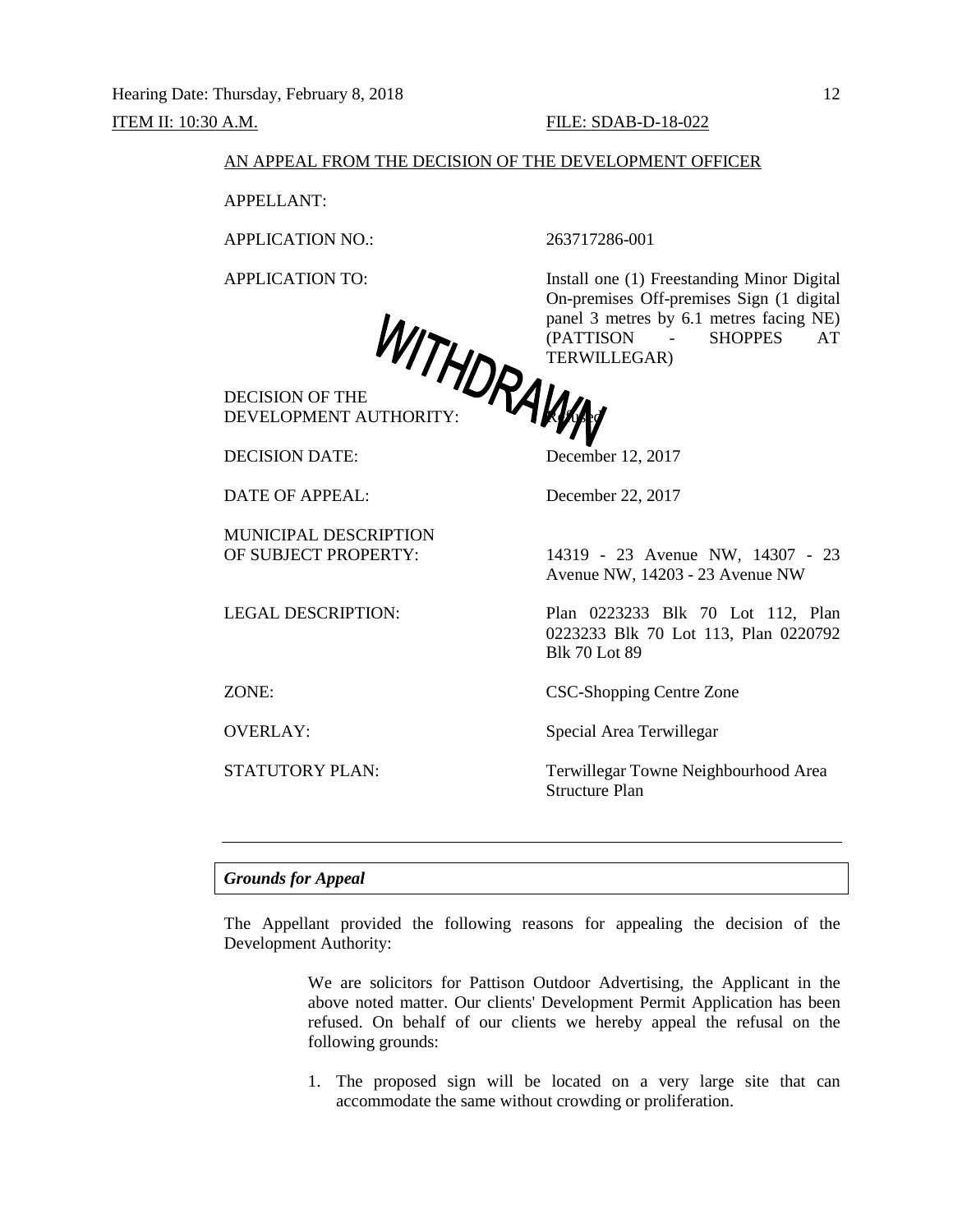- 2. The proposed sign is within the scale and character of existing development.
- 3. The proposed sign will face the street and will not impact negatively on any uses in the vicinity.
- 4. Such further and other reasons as may be presented at the hearing of this appeal.

# *General Matters*

# **The Appellant requested the matter be heard on February 8, 2018.**

# **Appeal Information:**

The *Municipal Government Act*, RSA 2000, c M-26 states the following:

# **Grounds for Appeal**

**685(1)** If a development authority

- (a) fails or refuses to issue a development permit to a person,
- (b) issues a development permit subject to conditions, or
- (c) issues an order under section 645,

the person applying for the permit or affected by the order under section 645 may appeal to the subdivision and development appeal board.

**(2)** In addition to an applicant under subsection (1), any person affected by an order, decision or development permit made or issued by a development authority may appeal to the subdivision and development appeal board.

#### **Appeals**

**686(1)** A development appeal to a subdivision and development appeal board is commenced by filing a notice of the appeal, containing reasons, with the board,

- (a) in the case of an appeal made by a person referred to in section 685(1)
	- (i) with respect to an application for a development permit,
		- (A) within 21 days after the date on which the decision is made under section 642, or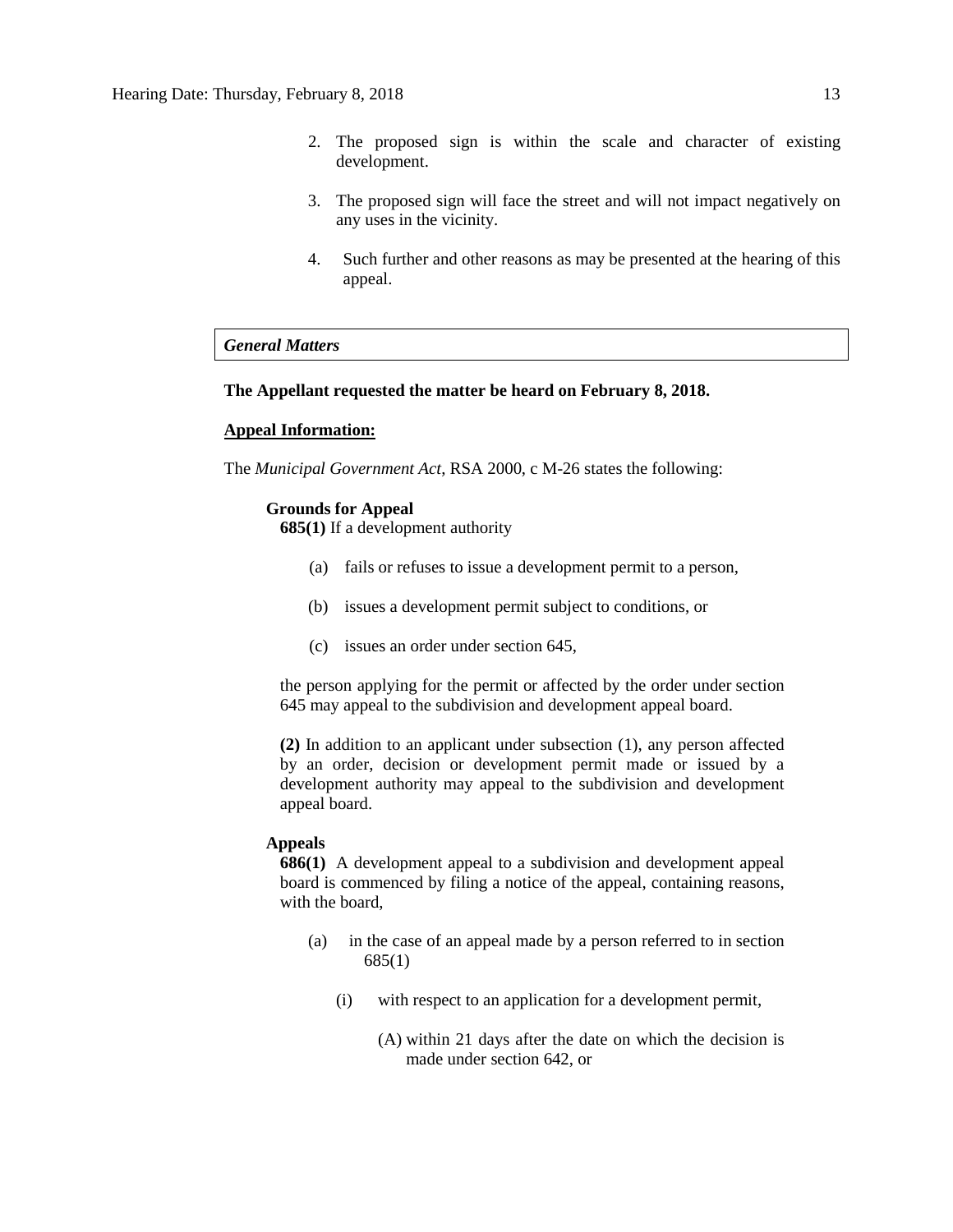- (B) if no decision is made with respect to the application within the 40-day period, or within any extension of that period under section 684, within 21 days after the date the period or extension expires,
- or
- (ii) with respect to an order under section 645, within 21 days after the date on which the order is made, or
- (b) in the case of an appeal made by a person referred to in section 685(2), within 21 days after the date on which the notice of the issuance of the permit was given in accordance with the land use bylaw.

#### **Hearing and Decision**

**687(3)** In determining an appeal, the subdivision and development appeal board

…

- (a.1) must comply with the land use policies;
- (a.2) subject to section 638, must comply with any applicable statutory plans;
- (a.3) subject to clause (d), must comply with any land use bylaw in effect;

…

- (c) may confirm, revoke or vary the order, decision or development permit or any condition attached to any of them or make or substitute an order, decision or permit of its own;
- (d) may make an order or decision or issue or confirm the issue of a development permit even though the proposed development does not comply with the land use bylaw if, in its opinion,
	- (i) the proposed development would not
		- (A) unduly interfere with the amenities of the neighbourhood, or
		- (B) materially interfere with or affect the use, enjoyment or value of neighbouring parcels of land,

and

(ii) the proposed development conforms with the use prescribed for that land or building in the land use bylaw.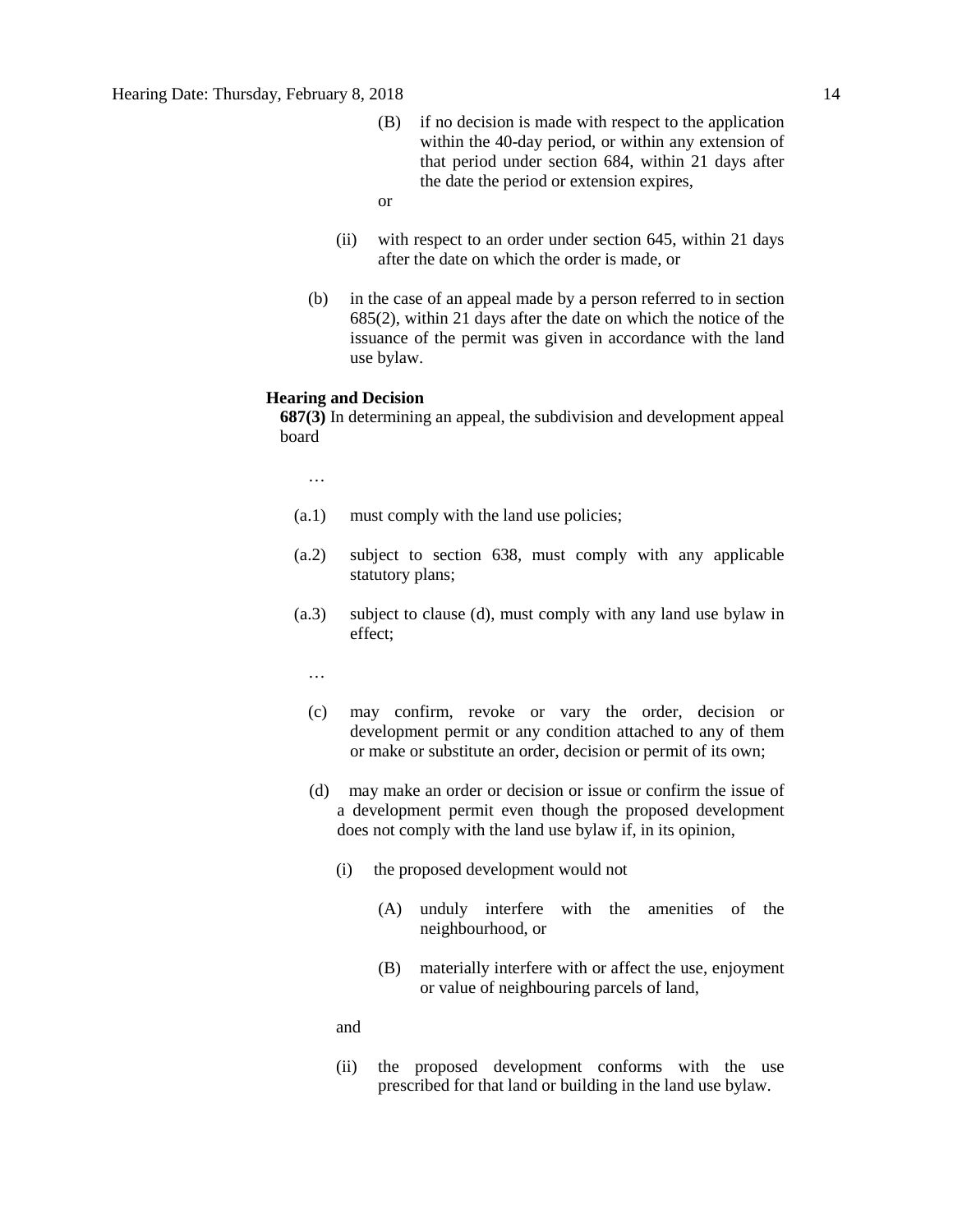## **General Provisions from the** *Edmonton Zoning Bylaw:*

# Under section 320.3(38), a **Minor Digital On-premises Off-premises Sign** is a **Discretionary Use** in the **(CSC) Shopping Centre Zone**.

# Under section 7.9(7), **Minor Digital On-premises Off-premises Signs** means:

means any Sign that is remotely changed on or off Site and has a Message Duration greater than or equal to 6 seconds. Minor Digital On-premises Offpremises Signs incorporate a technology or method allowing the Sign to change Copy without having to physically or mechanically replace the Sign face or its components. The Copy on such Sign may include Copy from Minor Digital Onpremises Signs and Minor Digital Off-premises Signs.

Section 320.4(8) states "Signs shall comply with the regulations found in Schedule 59E."

Section 320.1 states that the **General Purpose** of the **(CSC) Shopping Centre Zone** is:

to provide for larger shopping centre developments intended to serve a community or regional trade area. Residential, office, entertainment and cultural uses may also be included within such shopping complexes.

#### *Maximum Number of Signs*

Section 59E.3(5)(j) states the maximum number of Freestanding On-premises Signs, Roof On-premises Signs, Major Digital Signs, Minor Digital On-premises Signs, Minor Digital On-premises Off-premises Signs and Minor Digital Off-premises Signs on a Site shall be four.

## **Development Officer's Determination**

1) Section: 59E.3(4)(i): the maximum number of Freestanding On-premises Signs, Roof On-premises Signs, Major Digital Signs, Minor Digital On-premises Signs, Minor Digital On-premises Off-premises Signs and Minor Digital Off-premises Signs on a Site shall be four.

Proposed: (1) Existing on Site: (5)

Proposed sign exceeds maximum number allowed on site.

There is no unnecessary hardship or practical difficulties that would justify an additional sign on the site. The proposed sign would result in crowding and proliferation on the site.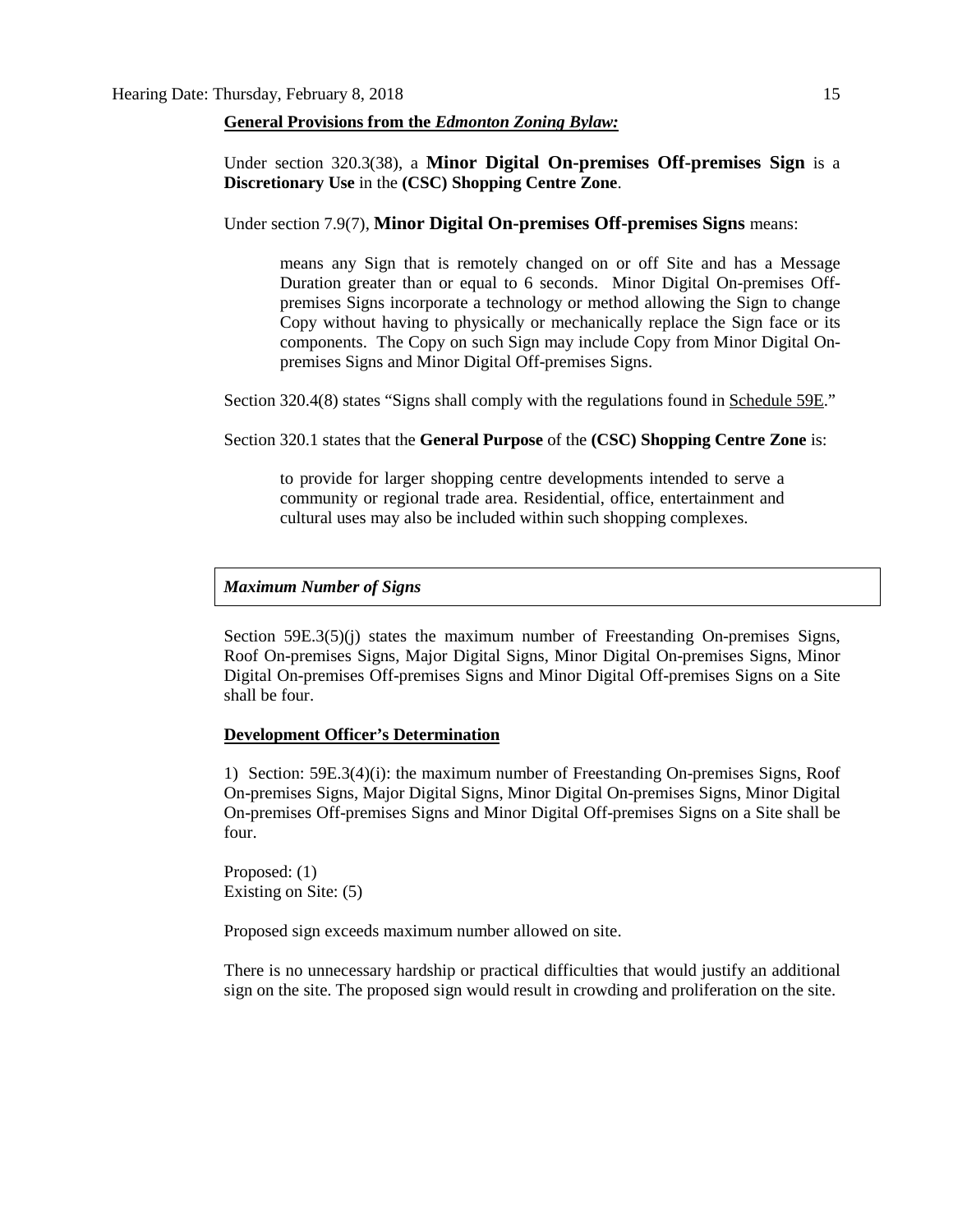# *Adverse Impact*

Section 59.2(6) states for all Sign Applications, the Development Officer shall have regard for the scale and architectural character of the building and the land use characteristics of surrounding development. The Development Officer shall refuse any Sign Application that may adversely impact the amenities or character of the Zone.

# **Development Officer's Determination**

The proposed Minor Digital On-premises Off-premises Sign does not have regard for the scale and architectural character of the existing one-storey buildings on this site. The proposed sign will extend above the roof of the existing buildings and will be visible from, and adversely impact, surrounding residential properties.

# *Sign Illumination*

Section 59.2(3) states Major Digital Signs, Minor Digital On-premises Signs, Minor Digital Off-premises Signs, and Minor Digital On-premises Off-premises Signs shall be located or constructed such that Sign illumination shall not project onto any surrounding residential premises, shall not face an abutting or adjacent Residential Use, shall not face an abutting or adjacent Residential-Related Use, and shall not face the Extended Medical Treatment Services Use to the satisfaction of the Development Officer.

#### **Development Officer's Determination**

The proposed sign faces northeast along 23 Avenue, directly across the street from residential properties located ~50m to the north. The sign may project illumination onto the residential premises, adversely impacting the residential neighbhourhood.

# *Schedule 59E Sign Regulations*

Schedule 59E.3(5) states Minor Digital On-premises Off-premises Signs and Minor Digital Off-premises Signs shall be subject to the following regulations:

- a. the maximum Height shall be [8.0 me](javascript:void(0);)tres;
- b. the maximum Width shall be [8.0 me](javascript:void(0);)tres;
- c. the maximum Area shall be:
	- i. …
	- ii. [20 square](javascript:void(0);) metres for proposed Signs that are Freestanding Signs. The maximum combined Area of Digital Sign Copy and any other type of Copy on the same Sign face shall not exceed [20](javascript:void(0);) square metres;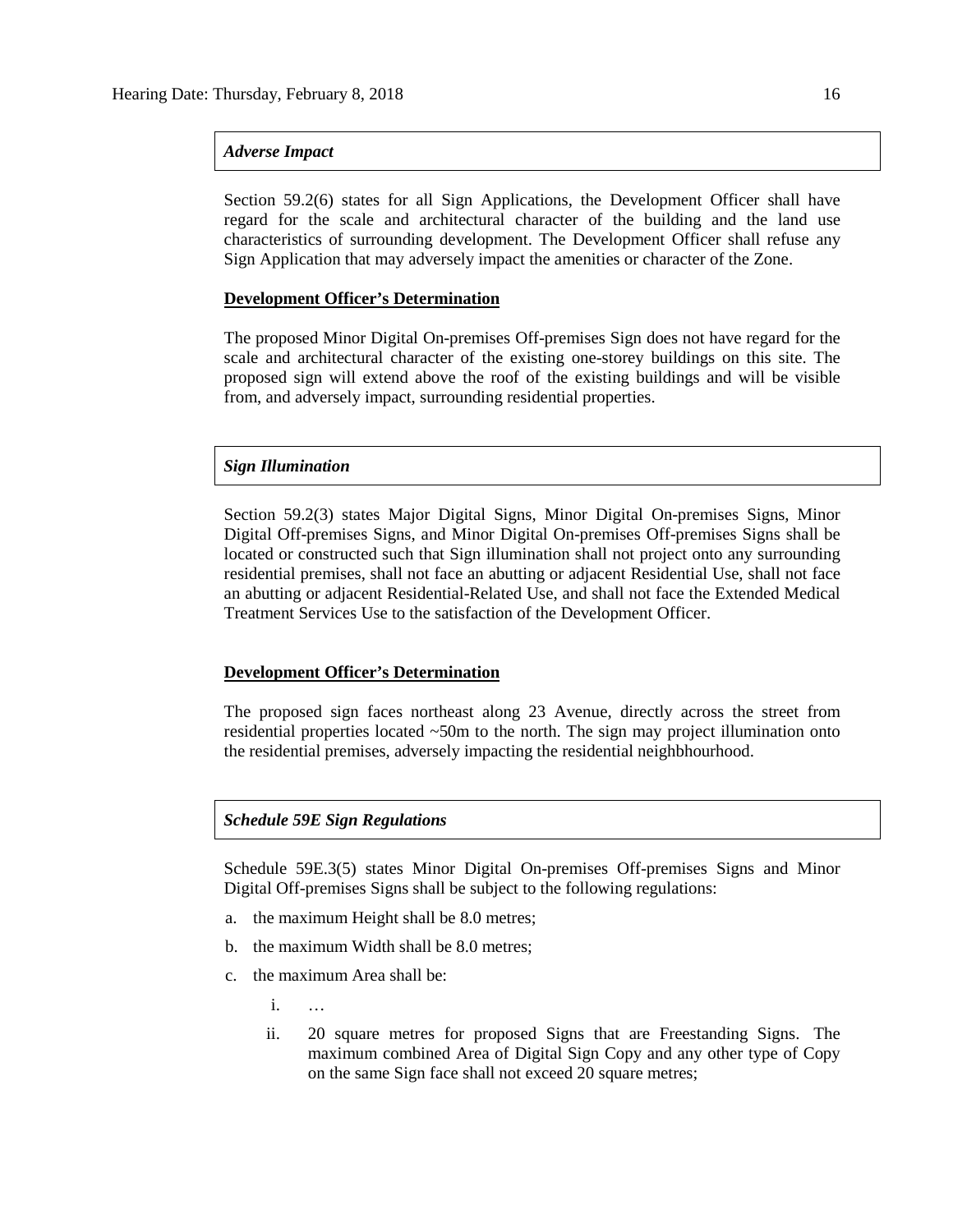d. proposed Sign locations shall be separated from any other Digital Sign greater than [8.0 square](javascript:void(0);) metres or Off-premises Sign as follows:

| Proposed Sign Area                                              | Minimum separation distance from<br>Digital Signs greater than 8.0 square<br>metres or other Off-premises Sign |
|-----------------------------------------------------------------|----------------------------------------------------------------------------------------------------------------|
| Greater than 8.0 square metres to less<br>than 20 square metres | 100 metres                                                                                                     |
| 20 square metres to 40 square metres                            | 200 metres                                                                                                     |
| Greater than 40 squire metres                                   | 300 metres                                                                                                     |

The separation shall be applied from the larger Off-premises Sign or Digital Sign location.

- e. the top of proposed Signs that are Fascia Signs shall not extend more than [30](javascript:void(0);) centimetres above the building roof or parapet wall;
- f. ….
- g. ….
- h. …
- i. proposed Signs with an Area greater than [8.0](javascript:void(0);) square metres shall not be located within any Setback;
- j. the maximum number of Freestanding On-premises Signs, Roof On-premises Signs, Major Digital Signs, Minor Digital On-premises Signs, Minor Digital On-premises Off-premises Signs and Minor Digital Off-premises Signs on a Site shall be four; and
- k. an application for the renewal of a Sign with a lawful permit existing at the time of the passage of Bylaw 15892 will not be refused for the sole reason that it does not comply with all development regulations of this Bylaw. Application renewals shall demonstrate that the Sign meets the automatic light level controls outlined in Section 59.2(5) and traffic safety regulations in Section 59.2(2).

# Notice to Applicant/Appellant

Provincial legislation requires that the Subdivision and Development Appeal Board issue its official decision in writing within fifteen days of the conclusion of the hearing. Bylaw No. 11136 requires that a verbal announcement of the Board's decision shall be made at the conclusion of the hearing of an appeal, but the verbal decision is not final nor binding on the Board until the decision has been given in writing in accordance with the *Municipal Government Act*.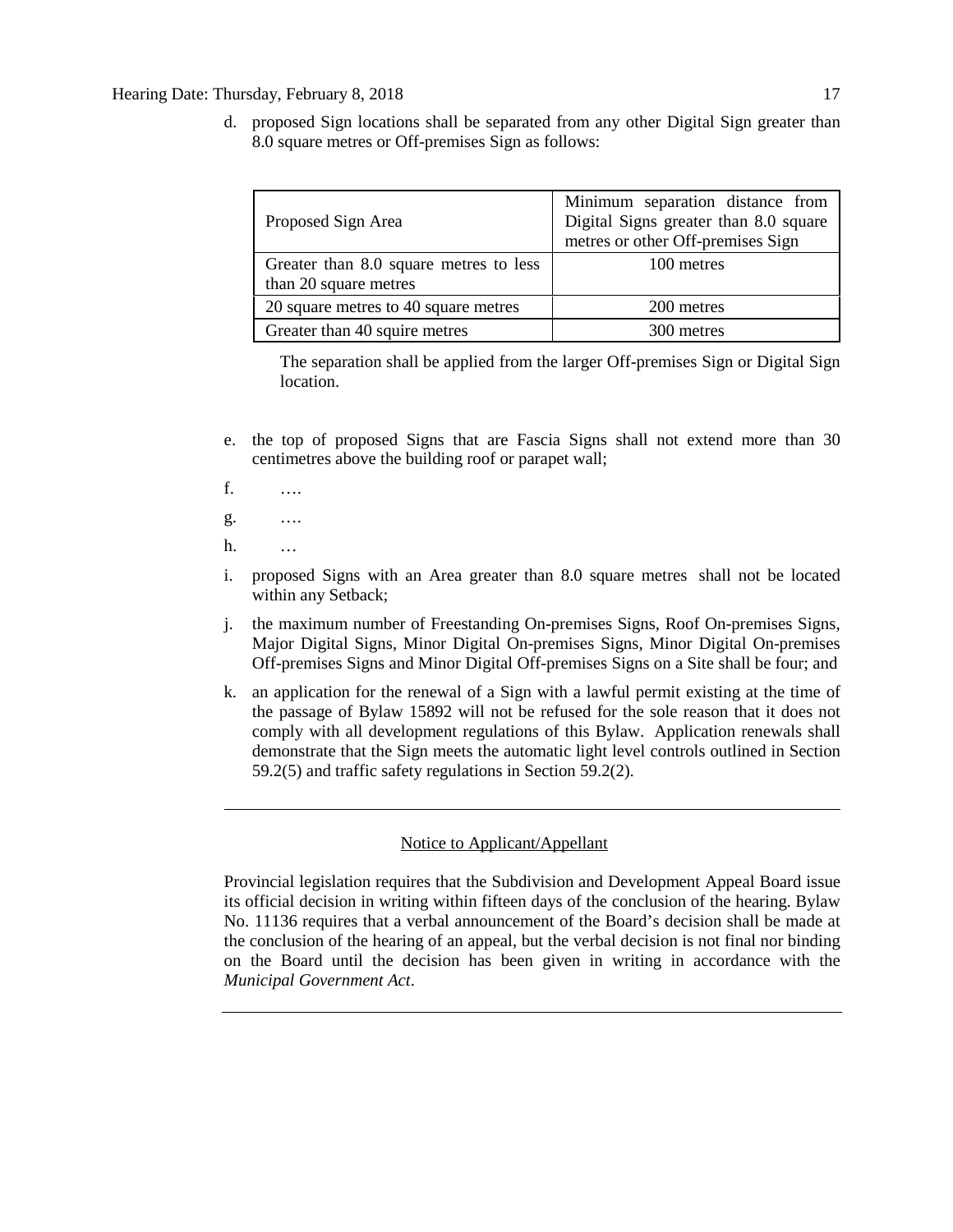| T <u>HE C</u> ITY OF<br><b>monton</b>                                                                                                                                                                                                  | Project Number: 263717286-001<br>Application Date:<br>OCT 02, 2017<br>Printed:<br>January 2, 2018 at 11:00 AM<br>1 of 2<br>Page:<br><b>Application for</b>                                                                                   |
|----------------------------------------------------------------------------------------------------------------------------------------------------------------------------------------------------------------------------------------|----------------------------------------------------------------------------------------------------------------------------------------------------------------------------------------------------------------------------------------------|
|                                                                                                                                                                                                                                        | <b>Sign Combo Permit</b>                                                                                                                                                                                                                     |
| This document is a Development Permit Decision for the development application described below.                                                                                                                                        |                                                                                                                                                                                                                                              |
| Applicant                                                                                                                                                                                                                              | Property Address(es) and Legal Description(s)<br>14319 - 23 AVENUE NW<br>Plan 0223233 Blk 70 Lot 112<br>14307 - 23 AVENUE NW<br>Plan 0223233 Blk 70 Lot 113<br>14203 - 23 AVENUE NW<br>Plan 0220792 Blk 70 Lot 89                            |
| Scope of Application<br>SHOPPES AT TERWILLEGAR).                                                                                                                                                                                       | To install (1) Freestanding Minor Digital On-premises Off-premises Sign (1 digital panel 3m x 6.1m facing NE) (PATTISON -                                                                                                                    |
| <b>Permit Details</b>                                                                                                                                                                                                                  |                                                                                                                                                                                                                                              |
| ASA Sticker No./Name of Engineer:<br>Construction Value: 100000                                                                                                                                                                        | Class of Permit:<br>Expiry Date:                                                                                                                                                                                                             |
| Fascia Off-premises Sign: 0<br>Fascia On-premises Sign: 0<br>Roof Off-premises Sign: 0<br>Roof On-premises Sign: 0<br>Minor Digital On-premises Sign: 0<br>Minor Digital Off-premises Sign: 0<br>Minor Digital On/Off-premises Sign: 1 | Freestanding Off-premises Sign: 0<br>Freestanding On-premises Sign: 0<br>Projecting Off-premises Sign: 0<br>Projecting On-premises Sign: 0<br>Replacement Panel on Existing Sign: 0<br>Comprehensive Sign Design: 0<br>Major Digital Sign: 0 |
| I/We certify that the above noted details are correct.                                                                                                                                                                                 |                                                                                                                                                                                                                                              |
| Applicant signature:<br><b>Development Application Decision</b><br>Refused<br>$\sim 10^{11}$<br>$\sim$                                                                                                                                 | $\sim 10^{-11}$                                                                                                                                                                                                                              |
|                                                                                                                                                                                                                                        | THIS IS NOT A PERMIT                                                                                                                                                                                                                         |
|                                                                                                                                                                                                                                        |                                                                                                                                                                                                                                              |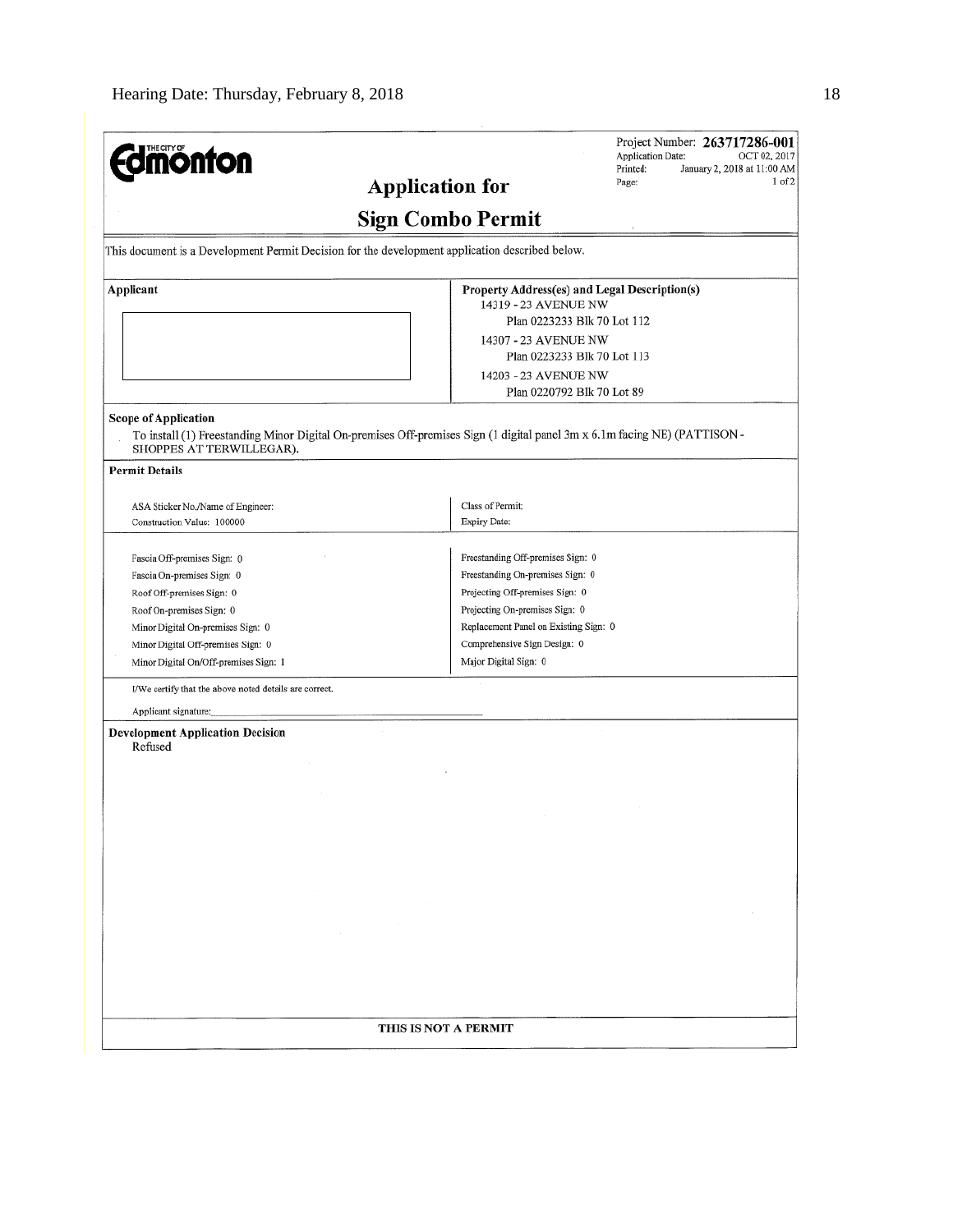$\mathcal{L}_{\mathcal{A}}$ 

|                                                                                                                                                                                                                                                                                                                                                                                                                 |                      |                                        |          | Application Date: | OCT 02, 2017                |
|-----------------------------------------------------------------------------------------------------------------------------------------------------------------------------------------------------------------------------------------------------------------------------------------------------------------------------------------------------------------------------------------------------------------|----------------------|----------------------------------------|----------|-------------------|-----------------------------|
| <b>Imónton</b>                                                                                                                                                                                                                                                                                                                                                                                                  |                      |                                        |          | Printed:<br>Page: | January 2, 2018 at 11:00 AM |
|                                                                                                                                                                                                                                                                                                                                                                                                                 |                      | <b>Application for</b>                 |          |                   |                             |
|                                                                                                                                                                                                                                                                                                                                                                                                                 |                      | <b>Sign Combo Permit</b>               |          |                   |                             |
| <b>Reason for Refusal</b><br>1) Section: 59E.3(4)(i): the maximum number of Freestanding On-premises Signs, Roof On-premises Signs, Major Digital Signs,<br>Minor Digital On-premises Signs, Minor Digital On-premises Off-premises Signs and Minor Digital Off-premises Signs on a Site<br>shall be four.                                                                                                      |                      |                                        |          |                   |                             |
| Proposed: (1)<br>Existing on Site: (5)                                                                                                                                                                                                                                                                                                                                                                          |                      |                                        |          |                   |                             |
| Proposed sign exceeds maximum number allowed on site.                                                                                                                                                                                                                                                                                                                                                           |                      |                                        |          |                   |                             |
| There is no unnecessary hardship or practical difficulties that would justify an additional sign on the site. The proposed sign would<br>result in crowding and proliferation on the site.                                                                                                                                                                                                                      |                      |                                        |          |                   |                             |
| 2) Section 59.2(6): For all Sign Applications, the Development Officer shall have regard for the scale and architectural character<br>of the building and the land use characteristics of surrounding development. The Development Officer shall refuse any Sign<br>Application that may adversely impact the amenities or character of the Zone.                                                               |                      |                                        |          |                   |                             |
| The proposed Minor Digital On-premises Off-premises Sign does not have regard for the scale and architectural character of the<br>existing one-storey buildings on this site. The proposed sign will extend above the roof of the existing buildings and will be visible<br>from, and adversely impact, surrounding residential properties.                                                                     |                      |                                        |          |                   |                             |
| 3) Section 59.2(3): Minor Digital On-premises Off-premises Signs shall be located or constructed such that Sign illumination shall<br>not project onto any surrounding residential premises, shall not face an abutting or adjacent Residential Use Class, shall not face an<br>abutting or adjacent Residential-Related Use Class, and shall not face the Extended Medical Treatment Services Use Class to the |                      |                                        |          |                   |                             |
| satisfaction of the Development Officer.<br>The proposed sign faces northeast along 23 Avenue, directly across the street from residential properties located $\sim$ 50m to the north.                                                                                                                                                                                                                          |                      |                                        |          |                   |                             |
| The sign may project illumination onto the residential premises, adversely impacting the residential neighbhourhood.                                                                                                                                                                                                                                                                                            |                      |                                        |          |                   |                             |
| <b>Rights of Appeal</b><br>The Applicant has the right of appeal within 14 days of receiving notice of the Development Application Decision, as outlined in<br>Chapter 24, Section 683 through 689 of the Municipal Government Amendment Act.                                                                                                                                                                   |                      |                                        |          |                   |                             |
| Issue Date: Dec 12, 2017                                                                                                                                                                                                                                                                                                                                                                                        |                      | Development Authority: NOORMAN, BRENDA |          | Signature:        |                             |
| Fees                                                                                                                                                                                                                                                                                                                                                                                                            |                      |                                        |          |                   |                             |
|                                                                                                                                                                                                                                                                                                                                                                                                                 | <b>Fee Amount</b>    | <b>Amount Paid</b>                     | Receipt# | Date Paid         |                             |
| Sign Building Permit Fee                                                                                                                                                                                                                                                                                                                                                                                        | \$1,000.00           | \$1,000.00                             | 04506354 | Oct 05, 2017      |                             |
| Sign Dev Appl Fee - Digital Signs                                                                                                                                                                                                                                                                                                                                                                               | \$442.00             | \$442.00                               | 04506354 | Oct 05, 2017      |                             |
| Safety Codes Fee                                                                                                                                                                                                                                                                                                                                                                                                | \$40.00              | \$40.00                                | 04506354 | Oct 05, 2017      |                             |
| Total GST Amount:<br>Totals for Permit:                                                                                                                                                                                                                                                                                                                                                                         | \$0.00<br>\$1,482.00 | \$1,482.00                             |          |                   |                             |
|                                                                                                                                                                                                                                                                                                                                                                                                                 |                      |                                        |          |                   |                             |
|                                                                                                                                                                                                                                                                                                                                                                                                                 |                      |                                        |          |                   |                             |
|                                                                                                                                                                                                                                                                                                                                                                                                                 |                      |                                        |          |                   |                             |